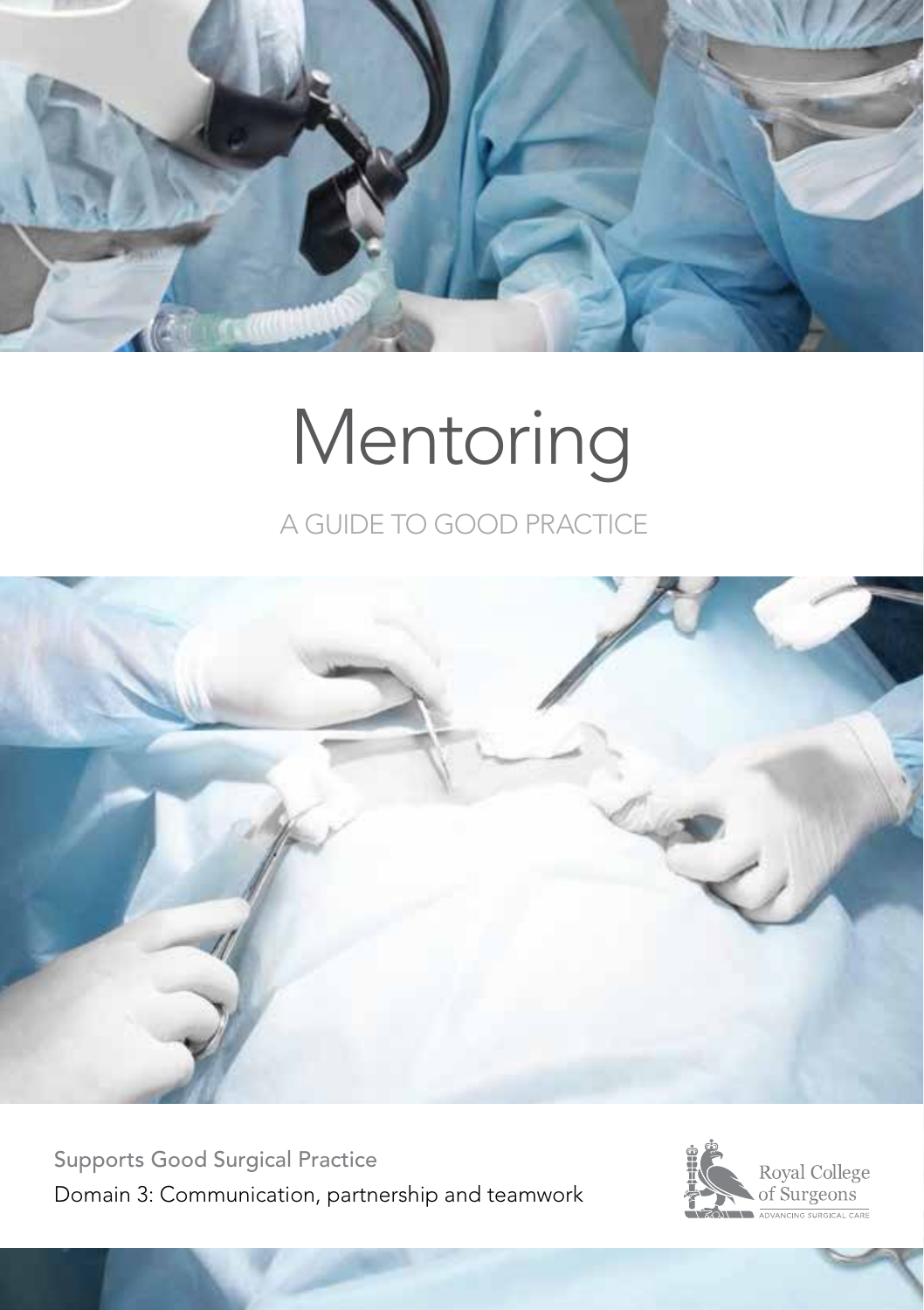### **Published 2015**

Professional and Clinical Standards The Royal College of Surgeons of England 35–43 Lincoln's Inn Fields London WC2A 3PE Email: gsp@rcseng.ac.uk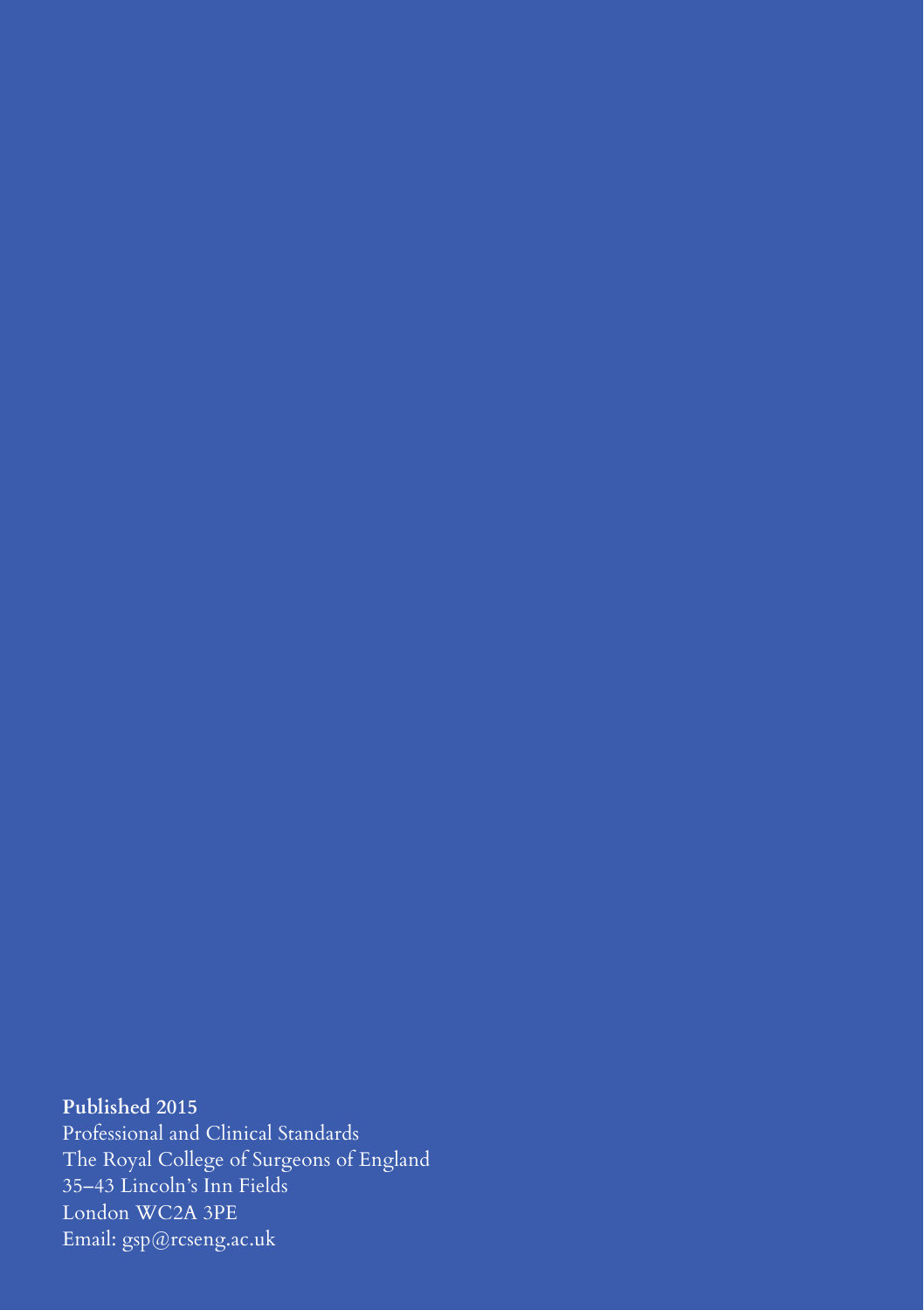## Mentoring A GUIDE TO GOOD PRACTICE

RCS Professional and Clinical Standards November 2015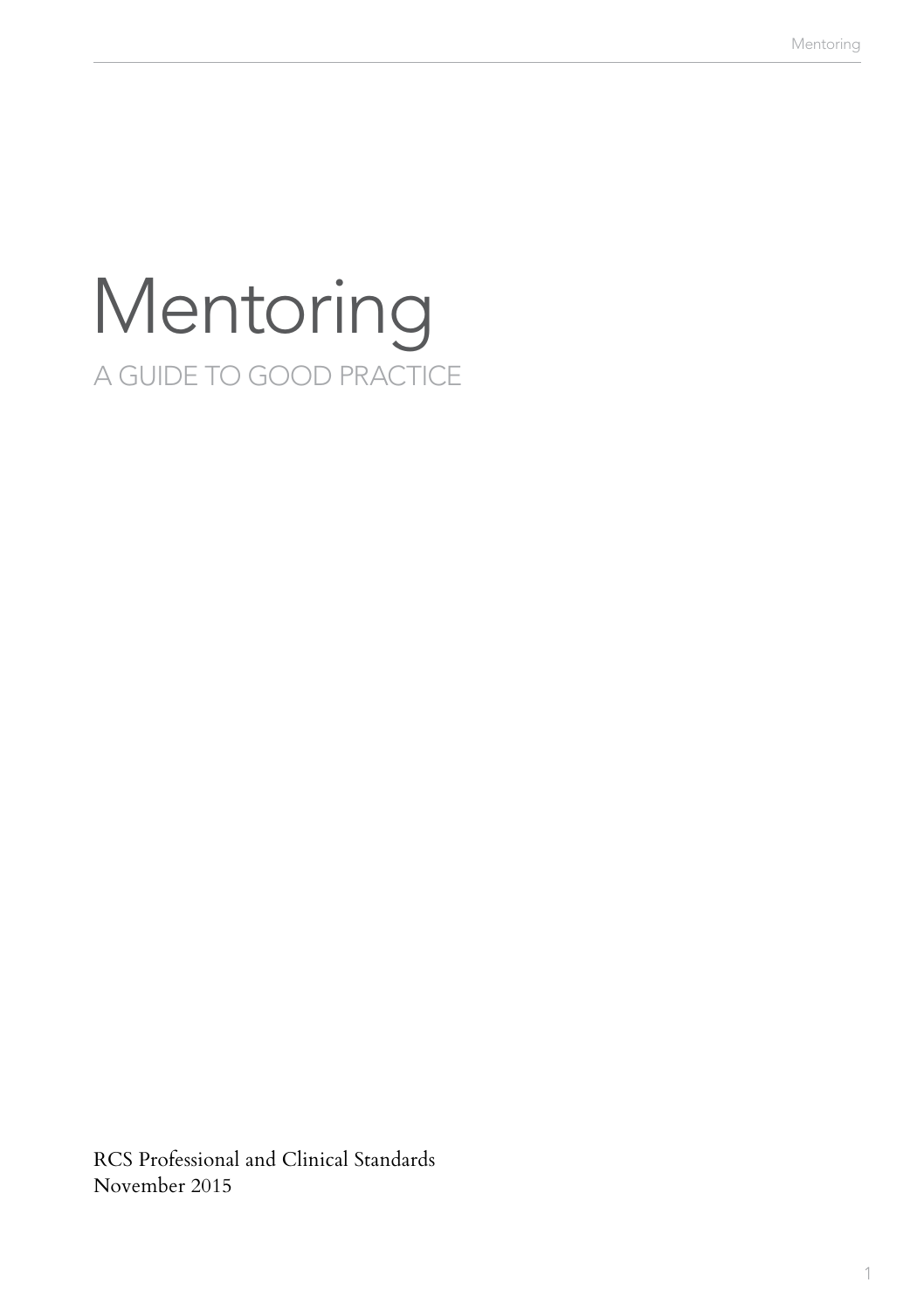### **Contents**

| А. | <b>INTRODUCTION</b>                                                                                                                          | $\overline{4}$                |
|----|----------------------------------------------------------------------------------------------------------------------------------------------|-------------------------------|
| В. | <b>WHAT CAN I LEARN FROM THIS GUIDE?</b>                                                                                                     | 5                             |
| Ċ. | <b>WHAT IS MENTORING?</b><br>Key principles of mentoring                                                                                     | 6<br>$\overline{\mathcal{I}}$ |
| D. | <b>WHAT ARE THE BENEFITS OF MENTORING?</b><br>To the mentee and their future patients<br>To the mentor<br>To the department and organisation | 10<br>10<br>10<br>10          |
| Е. | <b>WHO IS MENTORING FOR?</b>                                                                                                                 | 12                            |
| F. | RUNNING A MENTORING SCHEME OR SETTING UP A MENTOR /<br><b>MENTEE PAIRING</b>                                                                 | 14                            |
| G. | <b>PRACTICALITIES OF MENTORING</b>                                                                                                           | 15                            |
| Η. | <b>HOW TO BE A GOOD MENTOR</b><br>Some key tips                                                                                              | 16<br>17                      |
| ۱. | <b>HOW TO BE A GOOD MENTEE</b>                                                                                                               | 19                            |
| J. | <b>STARTING MENTORING</b><br>Stages of each mentoring relationship                                                                           | 20<br>21                      |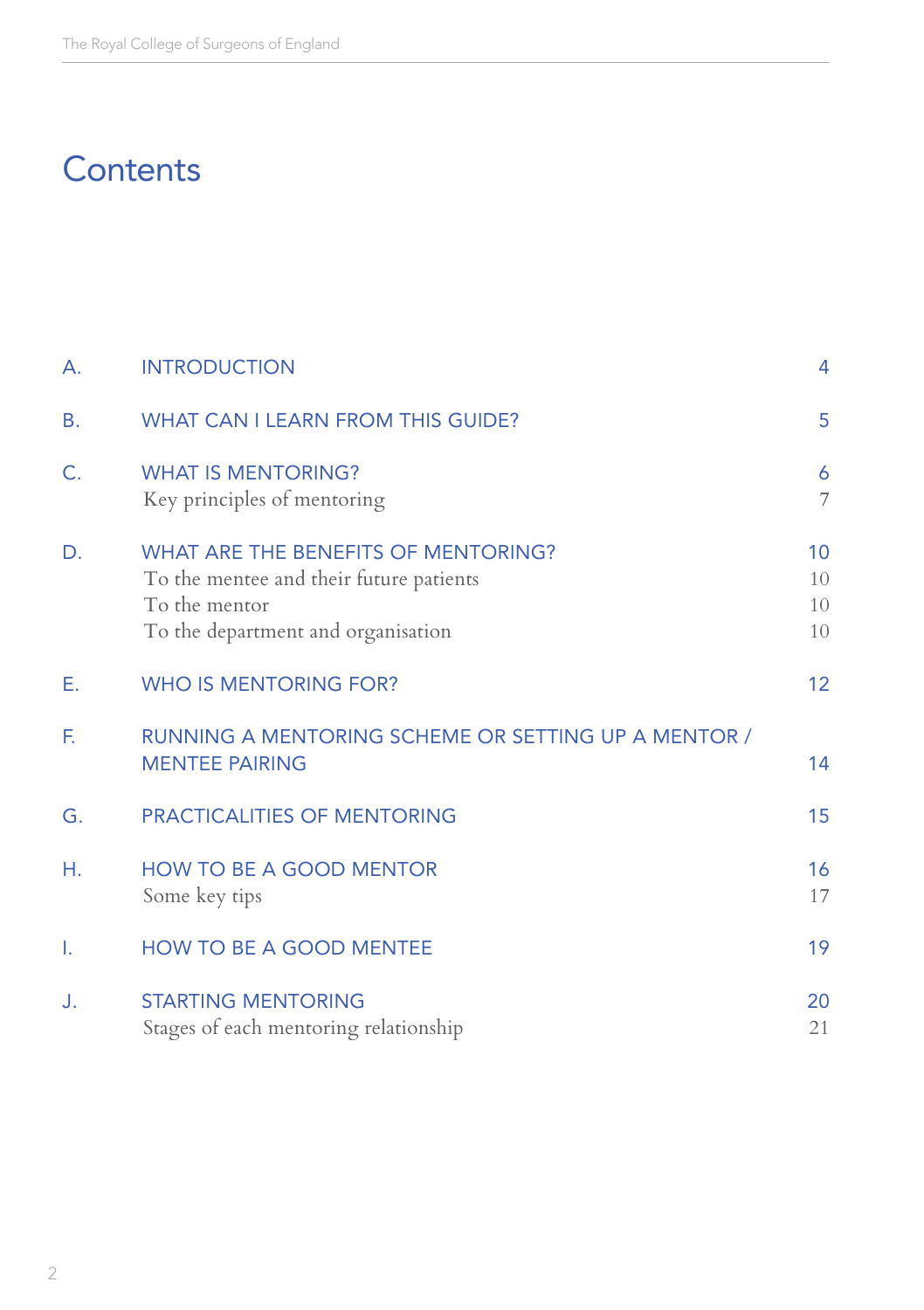| К. | <b>MODELS OF MENTORING</b>                        | 22 |
|----|---------------------------------------------------|----|
|    | The Egan model                                    | 22 |
|    | The GROW model                                    | 22 |
| L. | POTENTIAL PITFALLS AND POSSIBLE SOLUTIONS         | 23 |
|    | The mentee is dependent on the mentor             | 23 |
|    | The mentor is instructing / directing             | 24 |
|    | Lack of rapport between the mentor and mentee     | 24 |
|    | Overfamiliarity                                   | 24 |
|    | APPENDIX A: MENTORING MEETING CHECKLIST (MENTEE)  | 26 |
|    | APPENDIX B: ESTABLISHING A MENTORING RELATIONSHIP | 27 |
|    | APPENDIX C: SAMPLE MENTORING CONTRACT             | 28 |
|    | <b>APPENDIX D: CASE STUDIES</b>                   | 30 |
|    | Career development and problem resolution         | 30 |
|    | New consultant                                    | 31 |
|    | <b>REFERENCES</b>                                 | 3  |
|    |                                                   |    |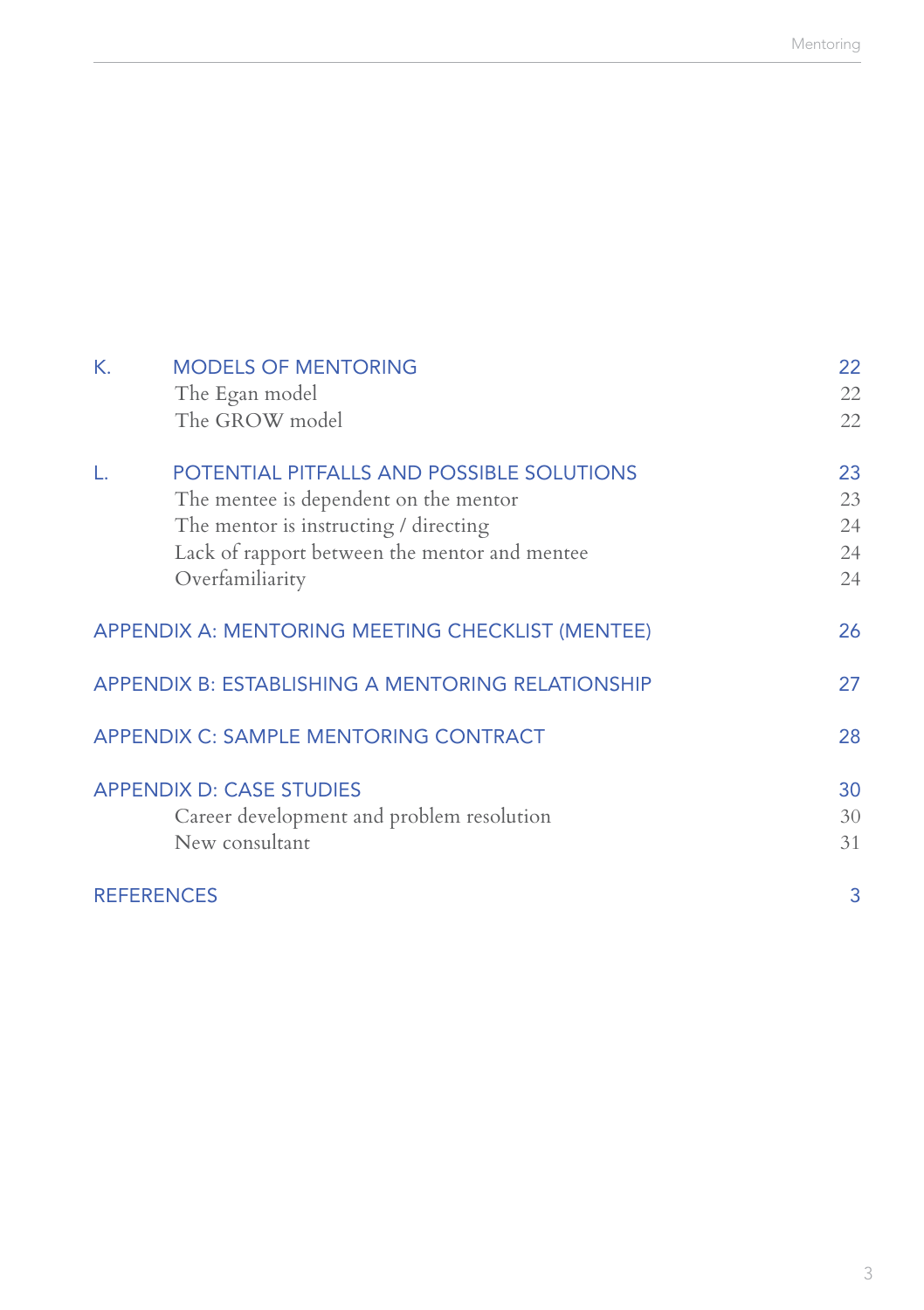### A. INTRODUCTION

Mentoring provides personalised developmental support and is recommended by the College for all surgeons.

With the rapid pace of change in healthcare organisation in recent years, surgeons not only face the challenges of maintaining the technical and clinical skills required of their specialty, they also have to adapt quickly to new organisational cultures and management structures. The report of the Mid Staffordshire Public Inquiry' stressed the importance of team-working and patient-centred leadership in promoting cultural change for the benefit of patient care.

Mentoring provides a unique opportunity for developing the leadership skills and confidence required to respond to these challenges. The concept of mentoring is explicitly encouraged in *Good Surgical Practice*<sup>2</sup> as well as being inherent in much of the College's professionalism agenda. Mentoring schemes can support surgeons' development by helping them adopt new approaches to situations and reflect on their practice. They provide an opportunity to develop new ways of thinking and behaving in both the mentee and the mentor. Mentoring can improve work performance, reinforce professional values and enhance surgeons' ability to deal with difficult situations and sensitive communications with patients and teams, $^3$  all contributing to better patient care over the course of a career.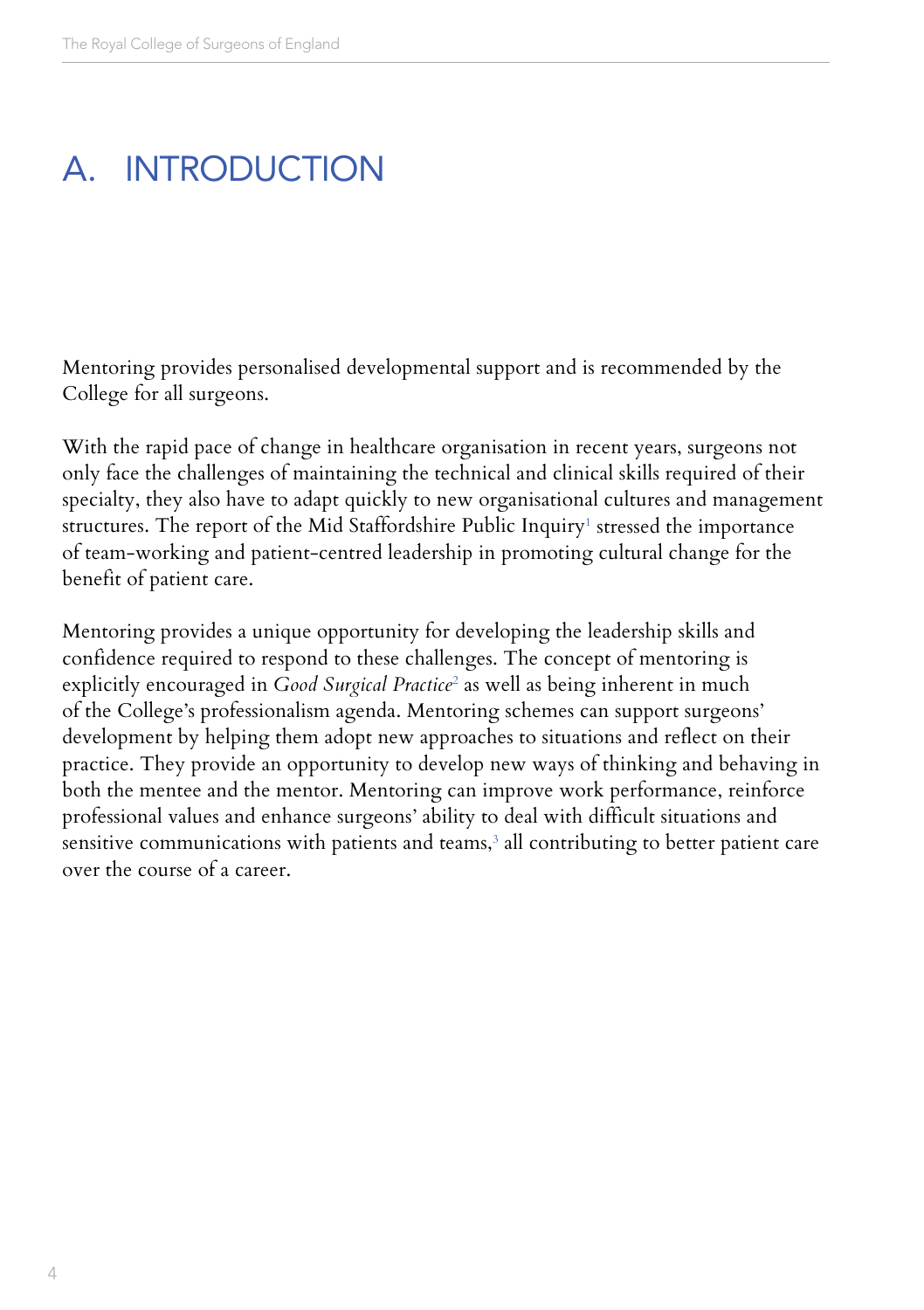### B. WHAT CAN I LEARN FROM THIS GUIDE?

The College advocates mentoring at all stages of surgeons' careers. *Good Surgical Practice* requires surgeons to take responsibility to act as a mentor to less experienced colleagues and to seek a mentor to improve their own skills.<sup>2</sup>

Many surgeons will act as both a mentor and mentee at different points during their career. Whether or not they categorise it as 'mentoring', most surgeons would recognise and value the experience of forming a supportive relationship with a colleague who supports them in particular career goals or situations. This kind of informal mentoring relationship has a long history in surgery but not everyone meets a suitable mentor by chance and – for those who do not form these relationships in the normal course of their working lives, or would appreciate a more structured approach – an externally established mentoring relationship with agreed boundaries can provide opportunities to develop and improve within a supportive professional relationship.

This document is intended to provide practical guidance to surgeons acting as or seeking a mentor. It explains the nature and benefits of mentoring and identifies the principles of establishing and maintaining effective mentoring relationships. It is intended to complement the College's guidance *The High Performing Surgical Team - A Guide To Best Practice*<sup>4</sup> and to be used as a tool to support the implementation of the standards set out in  $\emph{Good \emph{Surgical Practice}^2}$  relating to mentoring.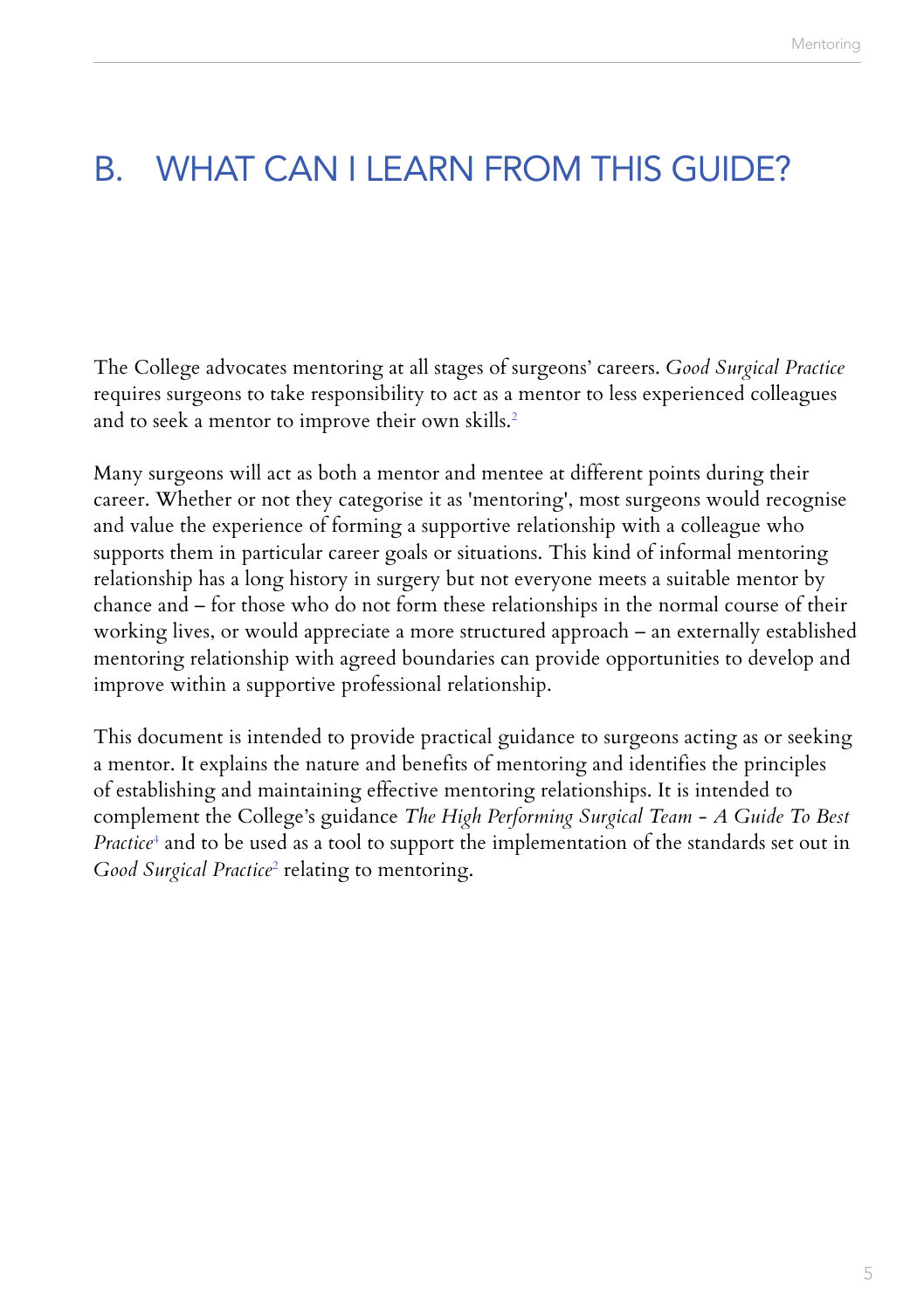### C. WHAT IS MENTORING?

There are many definitions for mentoring and it is often confused with training roles or remedial support. For the purposes of this document, mentoring can be described as:

'The process whereby an experienced, highly regarded, empathic person (the mentor) guides another individual (the mentee) in the development and re-examination of their own ideas, learning, and personal and professional development. The mentor who often, but not necessarily, works in the same organisation or field as the mentee, achieves this by listening and talking in confidence to the mentee'5

It is important to note that mentoring is not counselling, patronage or giving advice. Rather, mentoring supports the mentee to review their own situation and arrive at their own conclusions about actions to take. The main purpose of mentoring is to consider the whole surgeon and to develop general skills and attributes, ultimately to improve patient care by enabling the surgeon to perform to the best of her/his ability. These may not be clinical skills; mentoring is more likely to address issues related to effective team-working, leadership and management. Many mentoring discussions are around work–life balance, future development areas, dealing with challenges and team dynamics.

Table 1 lists other one-to-one helping relationships that use similar skills but are not mentoring. The difference between mentoring and teaching / patronage / preceptorship is the methodology used. Mentoring aims to help an individual develop through insight and self-awareness as opposed to just being told or shown in a robotic fashion. Some surgeons may benefit from having both a supervisor and a mentor. For example, a new consultant can work with a senior colleague in the same department for preceptorship but can also have the opportunity to be attached to a mentor who isn't in the same department and may not be so senior.

There is most overlap between mentoring and coaching. A mentor guides the mentee to shape their own attitudes and behaviour. Coaching could be viewed as building particular skills and focusing on a narrowly defined task or goal. There may be greater direct intervention from the coach, whereas a mentor may signpost the mentee towards opportunities.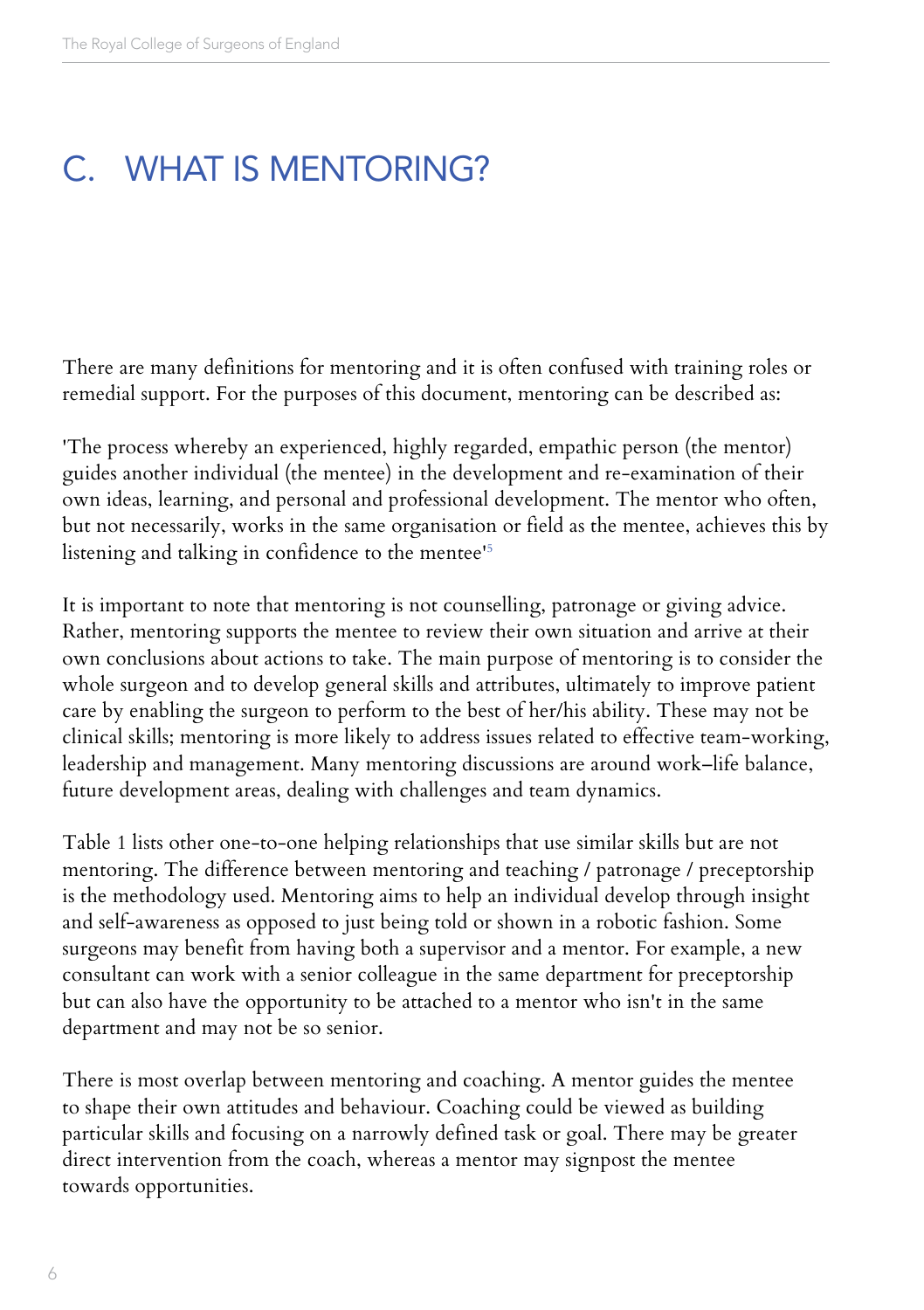*'The European Mentoring and Coaching Council recognises the myriad of conflicting attempts to distinguish between coaching and mentoring* […] *Mentoring is the word used by the Department of Health and in GMC reports, reason enough to hold on to the term*  […] *There is an argument that the word 'mentor' is a relationship-describer like 'friend' or 'partner', whereas 'coach' implies a set of skills and activities'*<sup>6</sup>

Mentoring must not be confused with remedial action used to support a doctor in difficulty and care should be taken to maintain distinctions between mentoring as a normal part of a surgeon's professional life and remedial or supervisory relationships (sometimes colloquially referred to as 'targeted mentoring').

#### Key principles of mentoring:

- The mentoring relationship must be freely entered into and not coerced
- Discussion between mentor and mentee must take place in confidence (except where patient safety or the duty of candour supersedes this)
- The mentor and mentee must agree the boundaries of the relationship, ideally clearly defining goals and outcomes
- A mentoring relationship requires a time commitment on both sides and this should be agreed both in terms of the expected duration of the relationship and the frequency of meetings within that time
- The mentee should expect to set the agenda of mentoring discussions, with the mentor responding to this, rather than imposing his/her own view.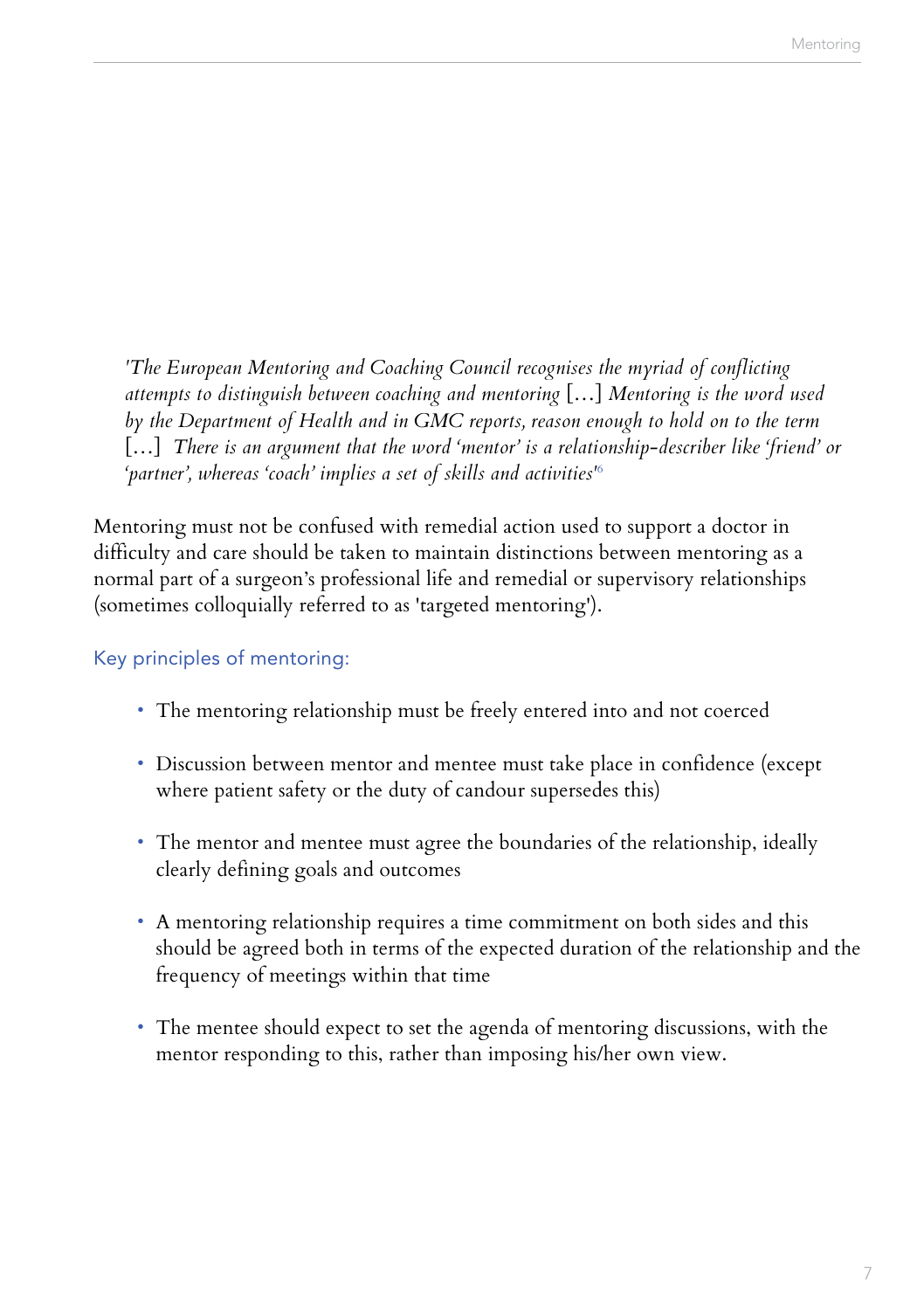#### **Table 1:** Other one-to-one supportive roles with definitions to contrast from mentoring

| Role      | Activity                                                                                                                                                                                                                                                                                                                                                                                                                                                                                                                                                                                                                       |
|-----------|--------------------------------------------------------------------------------------------------------------------------------------------------------------------------------------------------------------------------------------------------------------------------------------------------------------------------------------------------------------------------------------------------------------------------------------------------------------------------------------------------------------------------------------------------------------------------------------------------------------------------------|
| Mentor    | Helping to shape an individual's beliefs and values in a positive way to help their<br>self-awareness and personal development. Mentoring helps people take charge of<br>their own development, release their potential and achieve results that they value.<br>Mentoring is sometimes a longer-term career relationship with an experienced<br>colleague, but can be just as useful as a single conversation. The mentor does not<br>have to be in the same profession as the mentee and indeed does not necessarily have<br>to be senior. While mentoring should be encouraged, it is an activity that cannot be<br>imposed. |
|           | Mentors require training. Good mentors never advise; they help the individual find<br>the way of managing a dilemma or opportunity that best suits them. Mentoring is<br>the process of a mentor encouraging the mentee to ponder about areas of challenge<br>in their lives, either professional or personal, and through this interaction and with<br>the aid of a tool box of 'mentoring tricks' allow the mentee to come up with their<br>own solutions to their concerns and then importantly make changes happen to allow<br>personal progress.                                                                          |
|           | There are several mentoring techniques. The most widely known and accepted is<br>the Egan method (see Section K). Whilst one can learn the basics of Egan mentoring<br>very quickly, to use it effectively takes time, effort and consistency in its application.<br>The essence of mentoring is to allow the mentee through guidance with the mentor<br>to come up with their own solutions to their own issues. Mentoring does not include<br>'telling'. The solution should not come from the mentor directly. Once telling<br>happens the mentoring process becomes invalid.                                               |
|           | Additionally, quality assurance of the mentoring process is necessary through<br>reflective practice of the mentor and through discussion with other mentors.                                                                                                                                                                                                                                                                                                                                                                                                                                                                  |
| Coach     | Developing a trusting and respectful relationship to help another person improve<br>awareness of themselves and their situation, clarify priorities and establish<br>commitment to an agreed time-framed action plan. This can be analogous to a<br>tennis coach, with a clear plan for improvement of behaviour and performance.                                                                                                                                                                                                                                                                                              |
|           | Coaching has many similarities with mentoring. The term 'coaching' is most often<br>used when the interaction between the coachee and coach is of short duration,<br>narrowly focused and involves a degree of 'telling' or 'showing' by the coach. Life<br>coaches focus on wider issues, which may add to overlap of terms with mentoring.<br>A coach must always be trained.                                                                                                                                                                                                                                                |
| Perceptor | This term was coined by the nursing profession. It means guiding a newly qualified<br>or newly appointed colleague through the uncertainties of early clinical practice<br>while they find their feet. This might involve activities such as joint operating<br>lists, clinics and ward rounds. Preceptorship is therefore similar to supervision, but<br>between a senior and junior consultant. This again is not mentoring or coaching.                                                                                                                                                                                     |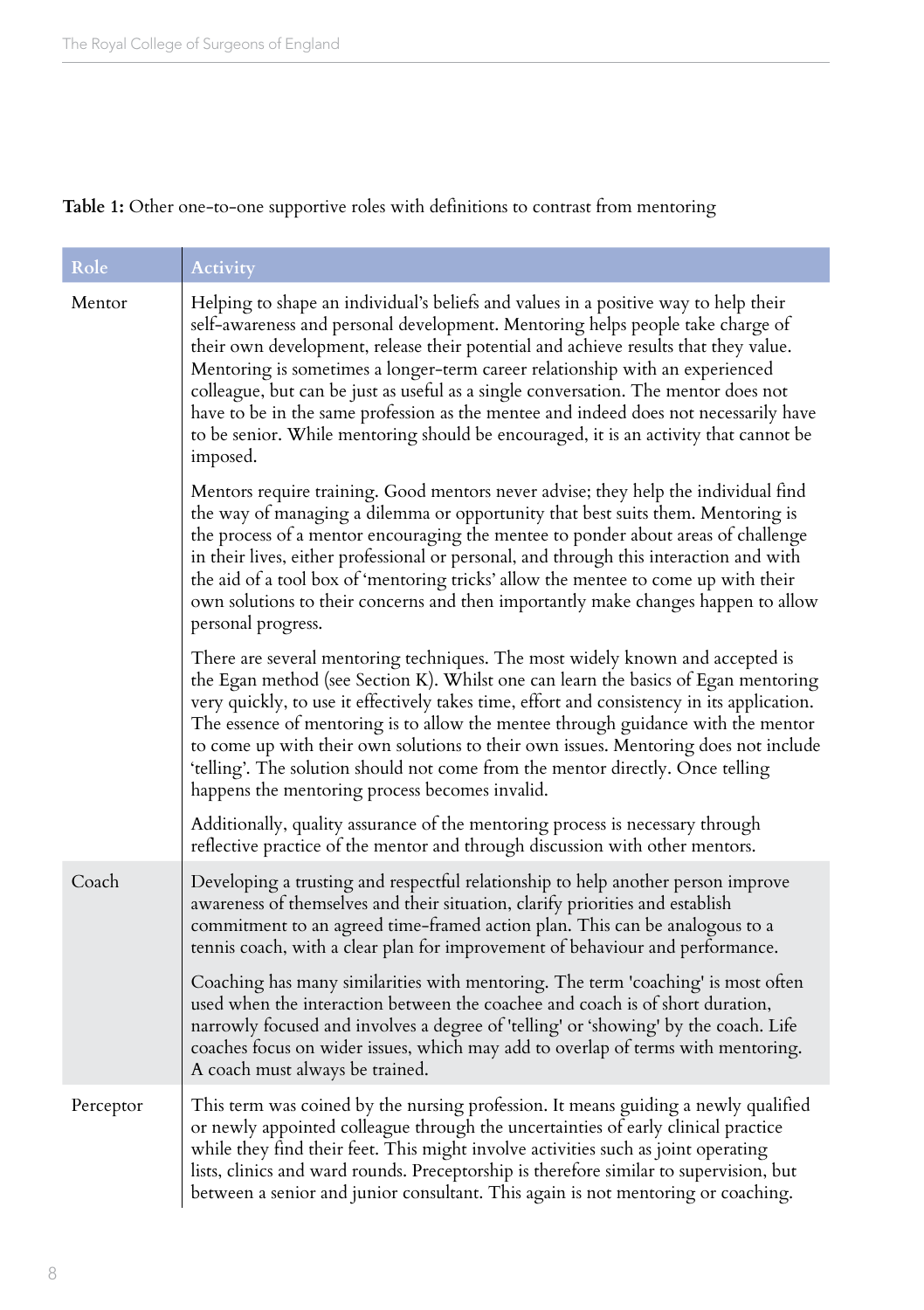| Teacher                                                                | Giving information to help someone develop cognitive skills and capabilities.<br>Teaching, as opposed to simple learning, usually implies a more interactive<br>relationship involving facilitation, assessment and feedback.                                                                                                                                                                                                                                                                                                                                           |
|------------------------------------------------------------------------|-------------------------------------------------------------------------------------------------------------------------------------------------------------------------------------------------------------------------------------------------------------------------------------------------------------------------------------------------------------------------------------------------------------------------------------------------------------------------------------------------------------------------------------------------------------------------|
| Educational<br>supervisor                                              | Directing a trainee during a phase of their training. This encompasses support,<br>direction, feedback, observation, collation of information, advice and discussion.<br>Educational supervisors are responsible to the Training Programme Director for<br>delivery of a programme of training.                                                                                                                                                                                                                                                                         |
| Clinical<br>supervisor                                                 | Helping with teaching, training and feedback in the clinical setting. Clinical<br>supervisors have specific roles and should have received training.                                                                                                                                                                                                                                                                                                                                                                                                                    |
| Session<br>supervisor<br>(eg Assessor<br>for ISCP)                     | Carrying out a range of assessments and providing feedback to the trainee and<br>supervisor to support judgements made about a trainee's overall performance.<br>Assessors may be other members of the surgical team. <sup>7</sup>                                                                                                                                                                                                                                                                                                                                      |
| Appraiser                                                              | A trained individual carrying out doctors' annual appraisals in preparation for a<br>recommendation to the GMC on doctor's fitness to practise. Appraisers help with<br>the formulation of the doctor's Personal Development Plan (PDP) and checking of<br>progress on the previous PDP.                                                                                                                                                                                                                                                                                |
|                                                                        | Appraisal is different for doctors in training grades as it will be closely linked with<br>their training and supervision.                                                                                                                                                                                                                                                                                                                                                                                                                                              |
| Counsellor                                                             | Helping an individual improve performance by resolving situations from the past.<br>Counsellors are trained and qualified individuals. Counselling can be suggested to an<br>individual but cannot be compulsory – the individual must agree.                                                                                                                                                                                                                                                                                                                           |
| Clinical<br>supervisor<br>for a doctor<br>in difficulty<br>or remedial | Some form of one-to-one supportive help is frequently recommended when an<br>individual is facing concerns over his or her performance or has been designated as a<br>doctor in difficulty for clinical or other reasons. The kind of support required is more<br>often supervisory, instructional or remedial and the goals set are often external to the<br>doctor. This is sometimes referred to colloquially as 'targeted mentoring'.                                                                                                                               |
| trainer                                                                | Often several different modalities of help and/or retraining are needed, depending<br>on the balance of conduct, competency or capability issues and the level of insight.<br>It would be helpful to view the role as a 'supervisor' rather than a 'mentor' because<br>the doctor in difficulty is not leading or directing this process. Guidance is available<br>from both the College <sup>s</sup> and NCAS <sup>9</sup> on designing and implementing such retraining<br>programmes. Those offering this specific help or supervision need training and<br>support. |
| Patron                                                                 | Patronage may be used to describe taking a more junior surgeon (or trainee/student)<br>under your care and giving advice. This can be a helping mechanism but is not<br>mentoring as it is not focused on the individual driving action.                                                                                                                                                                                                                                                                                                                                |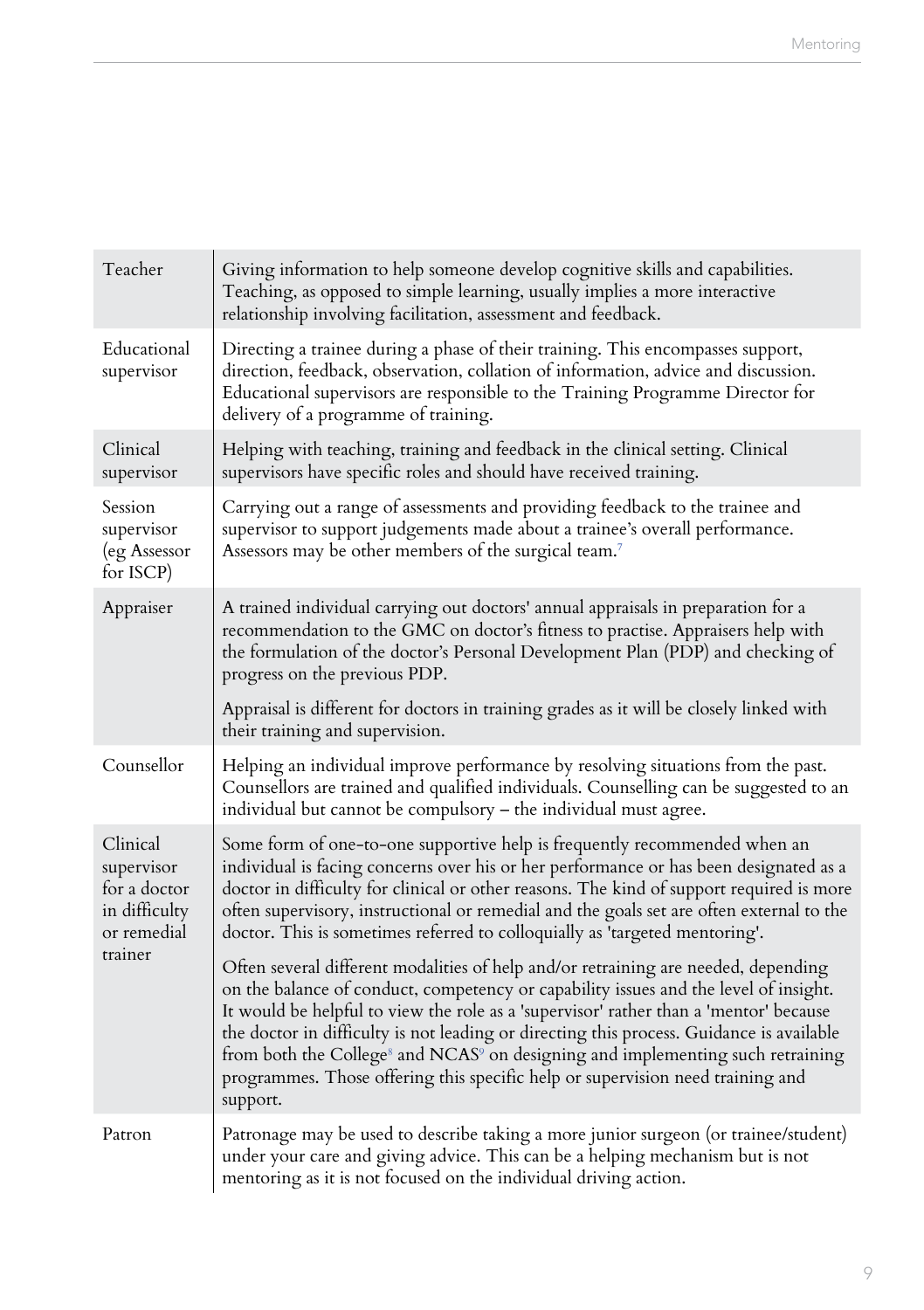### D. WHAT ARE THE BENEFITS OF MENTORING?

#### To the mentee and their future patients

Mentoring schemes have proven effective at supporting surgeons' personal and professional development. It can improve their confidence and their ability to deal with difficult situations and challenging communications with patients.<sup>3</sup>

Participation in a formal mentoring relationship provides a forum in which the mentee can reflect upon their practice and professional behaviours, supporting their selfdevelopment and working through any concerns or issues. The mentor is an informed outsider who understands the context but is not directly involved so can retain a degree of impartiality. This allows issues to be addressed by the mentee before they can be magnified into problems, and may result in more effective future behaviours. Such changes to individuals' behaviours and attitudes may lead to improved working environments and ultimately better patient care.

#### To the mentor

The mentor is provided with an opportunity to reflect on her or his own attitudes and behaviours and reconsider these in light of others' experiences. The mentor is able to use and develop communication skills needed for effective team-working and leadership such as active listening and attentive thinking, seeking clarification and checking mutual understanding.4 The mentor may also gain satisfaction from being helpful and developing someone else's skills.

#### To the department and organisation

Creating a culture in which mentoring is accepted as a normal way of working will encourage surgeons to view reflective practice, collaboration and team-working as normal. Individuals vary in their self-awareness and insight, and mentoring can prevent communication difficulties or similar issues from worsening into problems that have a negative impact on team-working and the smooth running of the organisation.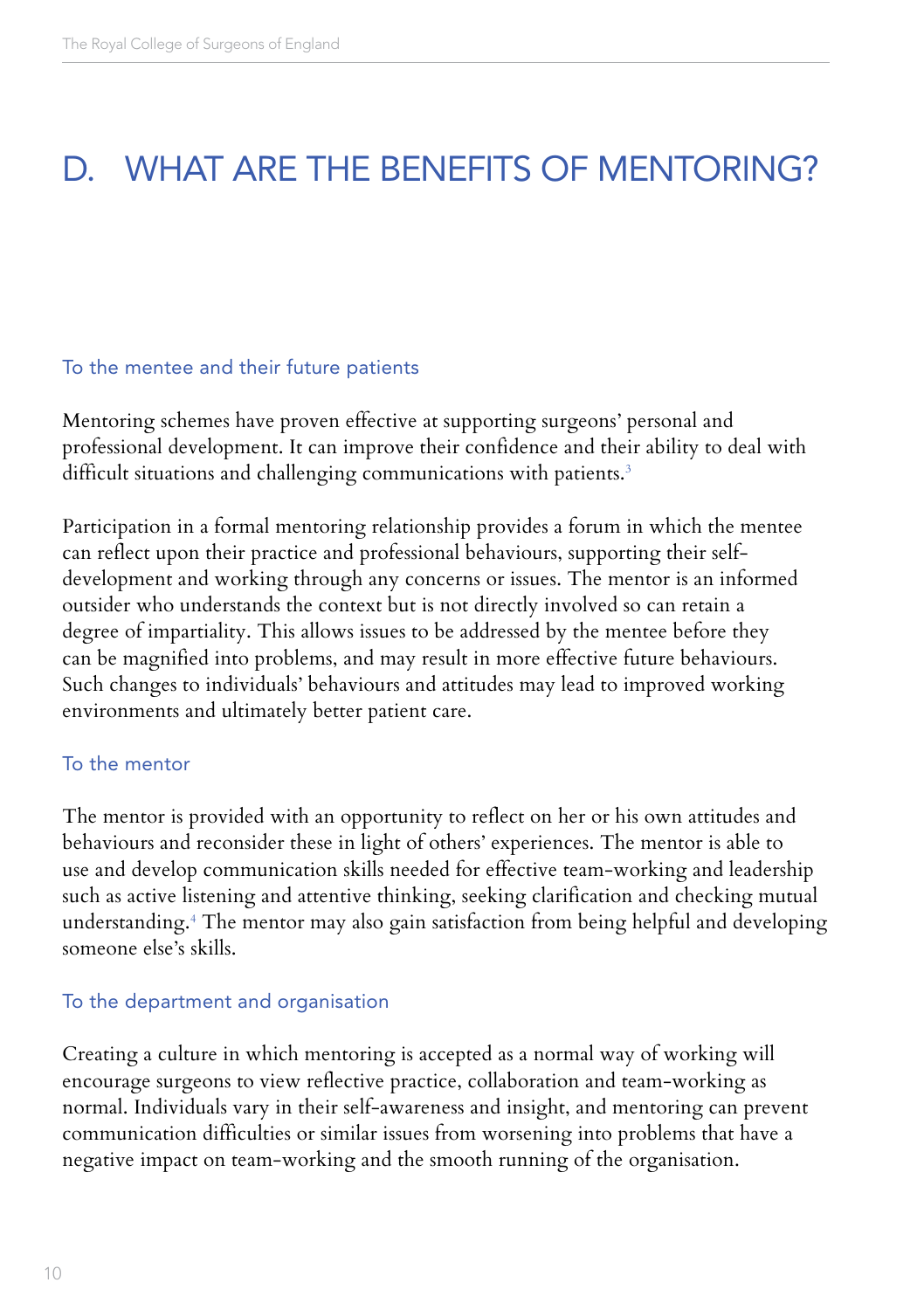Mentoring can also widen the skills base and competencies of staff in line with the organisation's strategic goals. Succession planning is poor in many organisations and mentoring can empower staff to see themselves in future roles and to take the steps needed to be ready for future opportunities. It also helps increase morale and job satisfaction.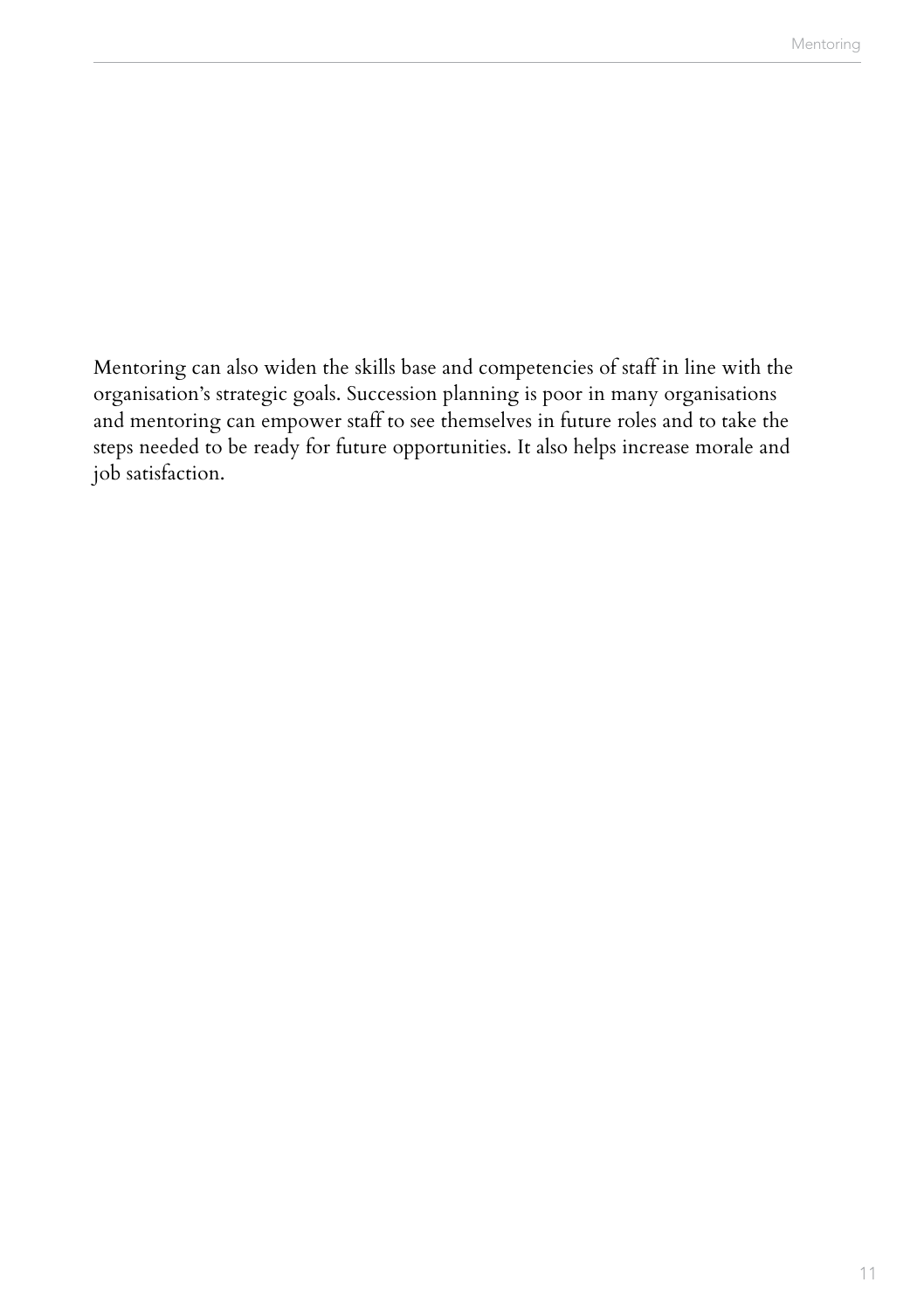### E. WHO IS MENTORING FOR?

Mentoring can be beneficial at any stage in a surgeon's career, and should not only be associated with crisis points in a surgeon's professional life. Surgeons should seek a mentor to improve their general skills and understanding of their performance and position within a particular context. For example, mentoring can be useful in assisting the mentee to understand organisational culture, manage challenging relationships or plan career development.

Mentoring is particularly encouraged at points of significant change, such as when taking on a new role. The GMC recognises the importance of mentoring for doctors in delivering safe, effective care immediately when taking on a new role.<sup>10</sup>

In particular, surgeons taking on a new role – such as newly appointed consultants – may benefit from being offered or finding a mentor. The first consultant appointment often represents the first time in a surgeon's career when she/he works outside the boundaries of a formal training programme and without formal supervision. As such, support from colleagues and peers should be expected; in addition, a formal mentoring relationship may allow the individual to feel more able to raise and discuss potentially sensitive issues.

Other points at which a mentoring relationship should be considered include return to practice after period of absence (eg maternity leave<sup>11</sup>), before, during or after a challenging period or when an individual is seeking to initiate change, e.g., in seeking career advancement.

Mentoring can be of particular benefit to people from a group that is under-represented in a particular field. Members of such groups may lack role models they can readily relate to. Providing mentoring opportunities to these individuals can help them feel more at ease in their role, identify goals they might not have considered and start with actions to reach these goals.

A number of publications and organisations have recommended mentoring for particular groups. Baroness Deech's report on women in medicine listed access to mentoring as its first recommendation.12 In 2013, the Association of Surgeons in Training ran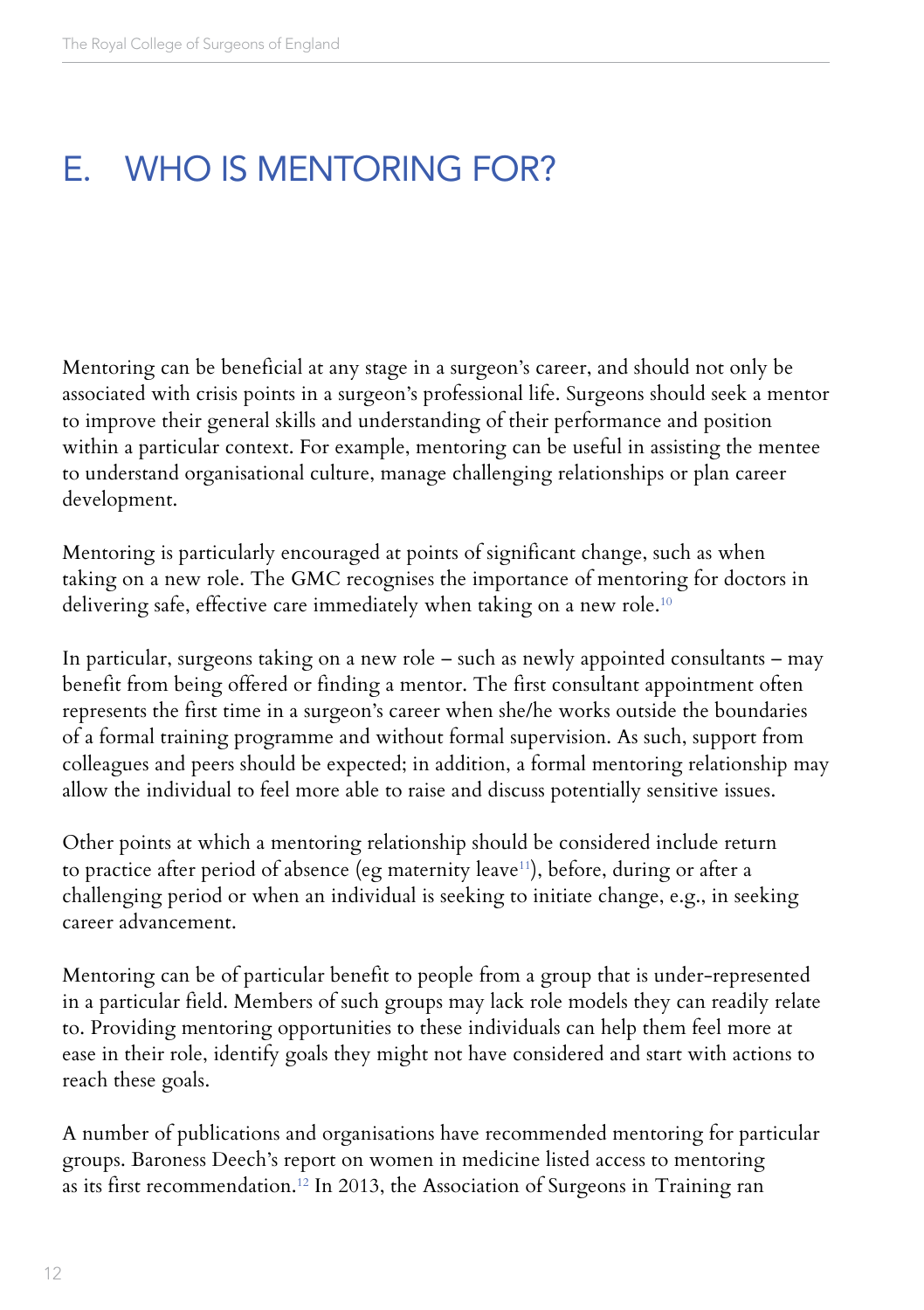a mentoring pilot of trainees, showing that setting good expectations leads to better success. The Charter<sup>13</sup> for SAS (Staff Grade, Associate Specialist and Specialty Doctors) further recommends a mentor, separate from the clinical supervisor. Doctors who are not in formal training programmes and peri-retirement surgeons may also benefit from the mentoring process.

With the reduction in surgical placements in foundation training and some attrition of trainees after obtaining a training post, a surgical mentor may be particularly beneficial for medical students, foundation doctors with aspirations towards surgery and core surgical trainees. This may help with their continued surgical thinking and development and their ability to put different phases into perspective alongside their long-term and short-term goals.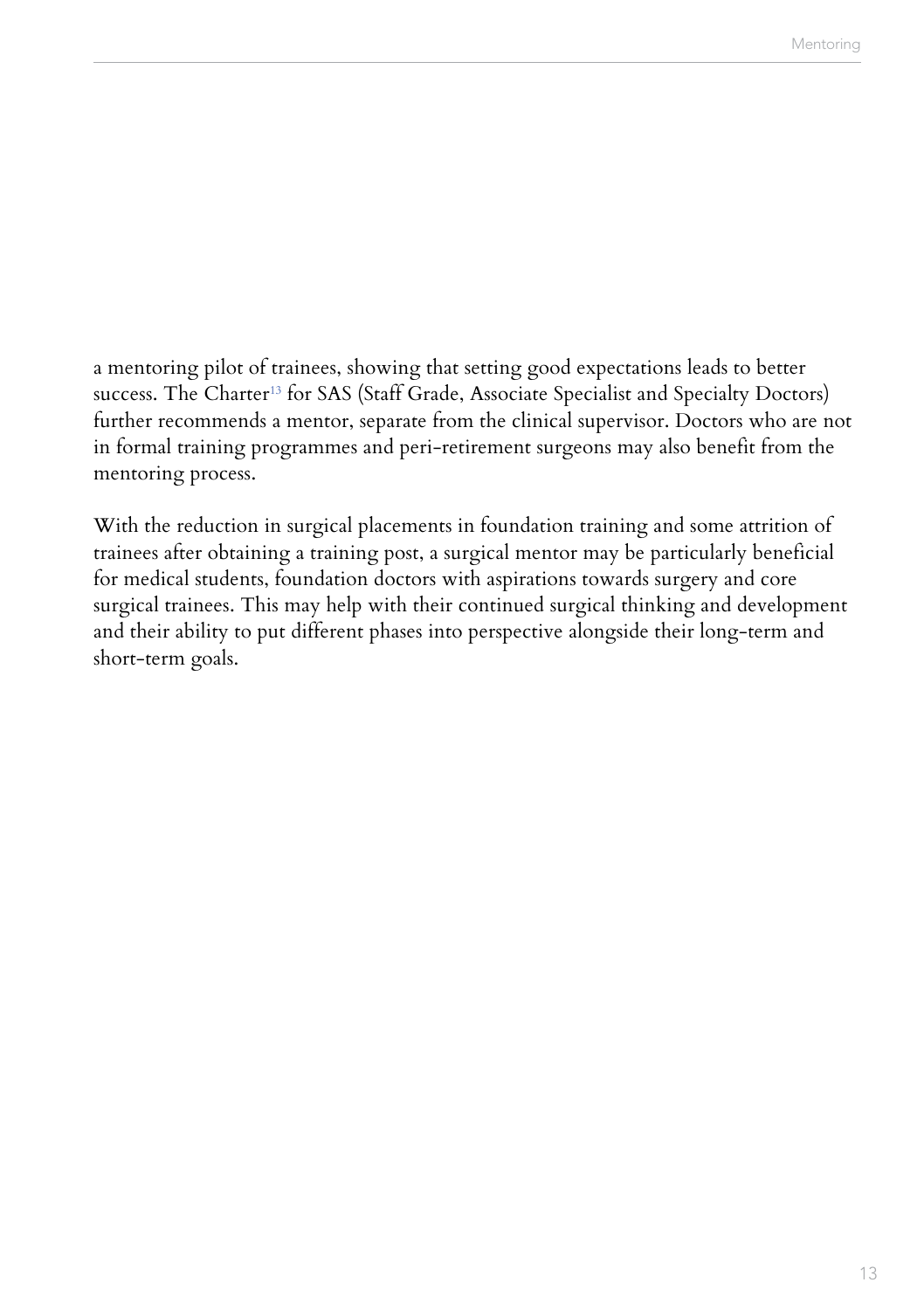### F. RUNNING A MENTORING SCHEME OR SETTING UP A MENTOR / MENTEE PAIRING

Several factors can affect the success of a mentoring relationship, including both the mentor and mentee's training, agreeing boundaries and expectations (including time commitment) and matching of trainee to trainer.

#### **Training**

Some good mentoring courses exist in many formats, some of which lead to the provision of a cohort of mentors sharing best practice. In addition to traditional taught courses, there are also online courses and courses specifically for doctors. Likewise, it is important that the mentee understands what is required of them and a number of courses and resources address this.

#### Agreement of boundaries and expectations

There are many local mentoring schemes in operation, and some formal schemes provide a framework in which conversations establishing boundaries and the format of the relationship can be easily held. Mentoring can be interpreted in different ways, so a new pairing cannot assume any unspoken norms. It is better to be explicit in the ground rules and expectations.

#### Matching the mentor and mentee

Formal schemes will match mentors and mentees in terms of specialty, location, areas of interest, skills or other factors and have the benefit of a pool of mentors from which to draw.

Many surgeons also identify mentors outside a formal scheme, having met them through the course of their working lives. Although such relationships are less formal, the same level of care should be taken to ensure that both the mentor and mentee have agreed the scope and boundaries of the relationship. This protects both parties and ensures a common understanding of the relationship.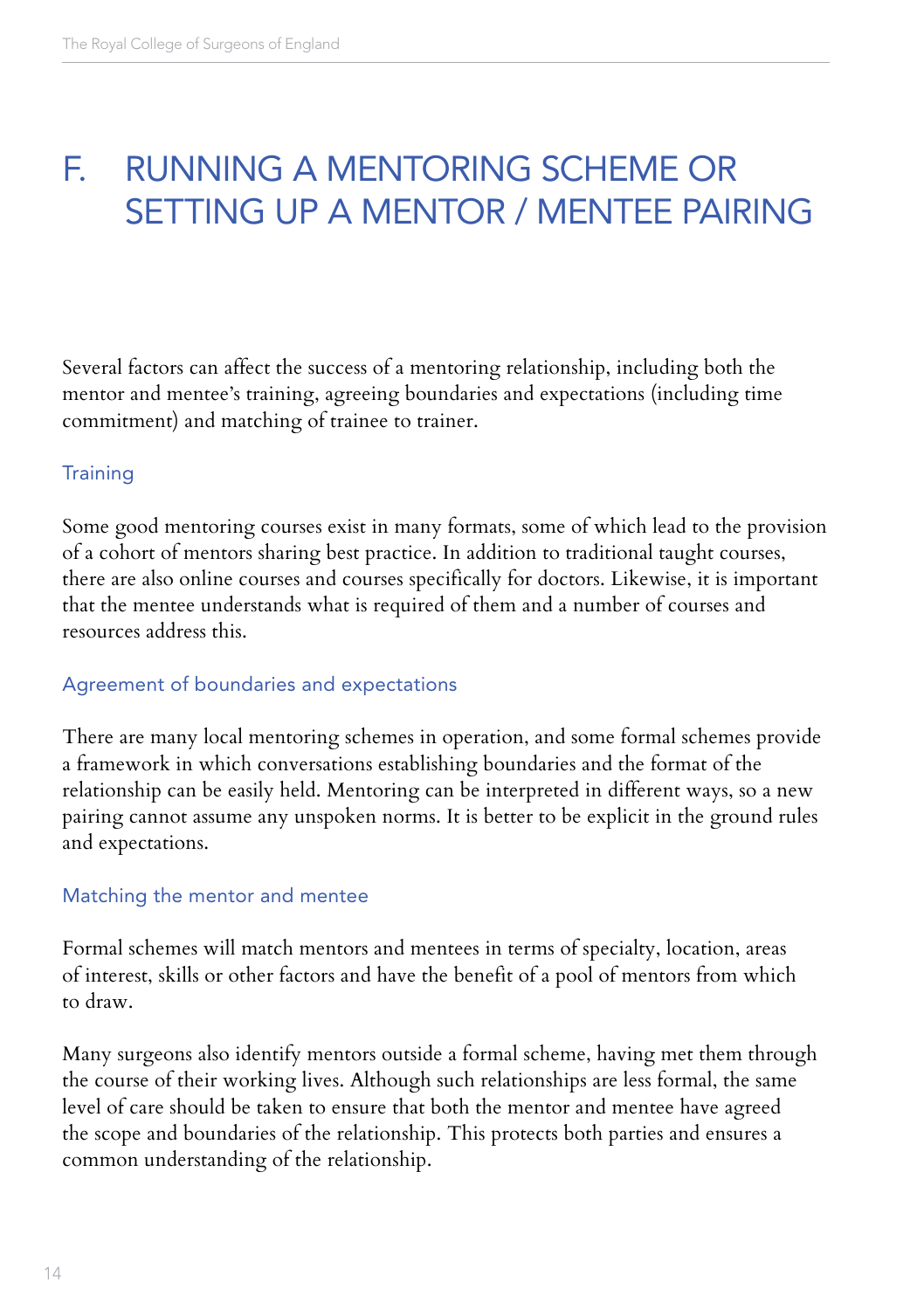### G. PRACTICALITIES OF MENTORING

Mentoring takes many forms, ranging from very informal between peers, to highly formalised arrangements with agreed parameters and terms of reference.

The mentor is often senior to the mentee, except in cases where peers form informal co-mentoring relationships. Other mentoring models include 'near-peer' mentoring, in which the mentee is mentored by a colleague one step above them in the professional hierarchy.

The mentoring relationship itself can be conducted via many channels including virtually via phone, Skype or email, and in person. It may be easier for the first meeting to be faceto-face (in person or via Skype). It may be easier to have a mentor away from the local area.

Mentoring interactions may be very brief if the aims are clearly defined but more often than not mentoring is prolonged and requires several sessions in order for the mentee to progress.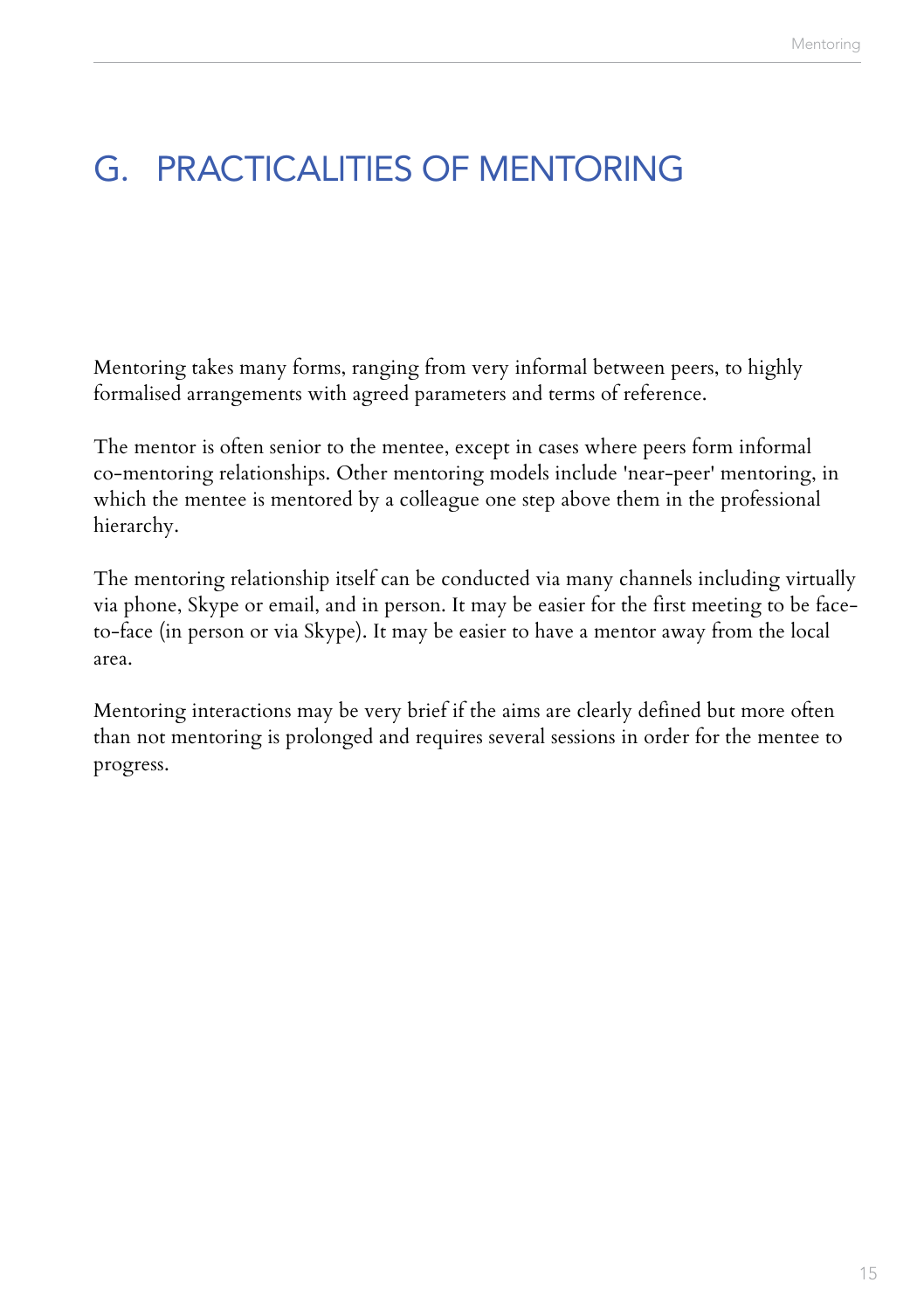### H. HOW TO BE A GOOD MENTOR

Mentors' styles will vary according to their personality and the context. There is no single best type of mentor.

Some attributes, behaviours and skills are common to all mentors<sup>6,14</sup> including:

- Taking interest in others and in developing others
- Being approachable
- Being open minded, non-judgemental and objective
- Having integrity
- Being confident
- Practising active listening and observation to enable the mentor to respond to the mentee's comments effectively and to the agenda set by the mentee
- Constructively questioning and challenging to help the mentee develop their thinking without imposing the mentor's view
- Being able to deal positively with challenge and being questioned
- Being able to reflect on their own practice as a mentor, encourage reflection in the mentee and provide helpful feedback.

In addition, Carl Rogers<sup>15</sup> identifies the following qualities of a helper:

- Respect: suspending judgement and evaluation
- Empathy: understanding 'with' not 'about'
- Genuineness: being yourself

A mentor is in a position of trust and must treat the mentoring relationship seriously. The mentor must ensure that she/he is competent to fulfil the role. This is likely to include undertaking appropriate training and ensuring that this knowledge is kept up to date.<sup>10</sup>

It is the responsibility of the mentor to:

• Agree and maintain boundaries with the mentee, including the aim and purpose of the mentoring relationship. Ideally, this should be formalised within a mentoring contract.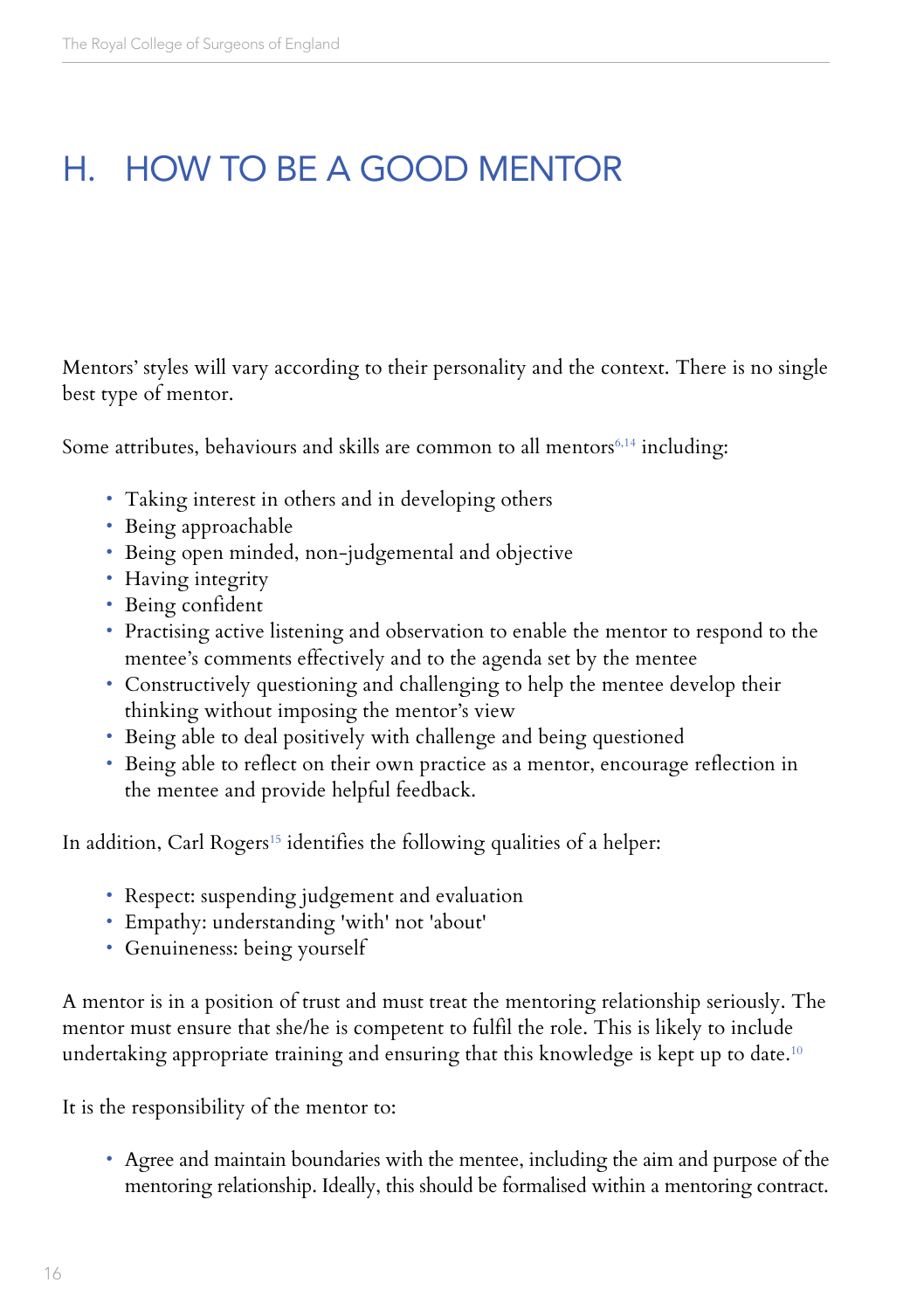- Be reliable in the relationship; acknowledge and protect the time required, avoid cancelling or postponing mentoring sessions.
- Respond to the mentee's agenda (rather than imposing her or his view) and act as a sounding board to the mentee; help the mentee reach their own conclusions.
- Treat the mentoring relationship in confidence (except where patient safety or the duty of candour supersedes this).

It will normally be easier for an individual to fulfil these responsibilities and display these behaviours if they are not responsible for supervising or appraising the mentee. For this reason, it is not recommended that individuals select their appraiser or supervisor as their mentor. Keeping the mentoring relationship separate from that of appraiser or supervisor will also help prevent awkwardness if there is a need to discuss sensitive issues relating to supervision or appraisal.

#### Some key tips:

- Allow the mentee to set the agenda, while maintaining the ability to question or challenge as equals.
- Allow the mentee to come up with their own solutions to their concerns; solutions should not come from the mentor directly.
- Focus on what the mentee wants and whether there are actual or perceived blocks to this.
- Encourage the mentee to make changes happen to allow personal progress.
- Encourage the mentee to verbalise an issue in order to support self-understanding.
- Encourage the mentee to verbalise their action or intention to help them feel committed to it.
- Use reflective practice and discuss with other mentors to improve your mentoring abilities.
- The following un-blocking questions may be helpful:
	- 'How might you be stopping yourself from making this change?'
	- 'What has worked for you in the past?'
	- 'What can you learn from that success before?'
	- 'What is the first thing you are going to do now?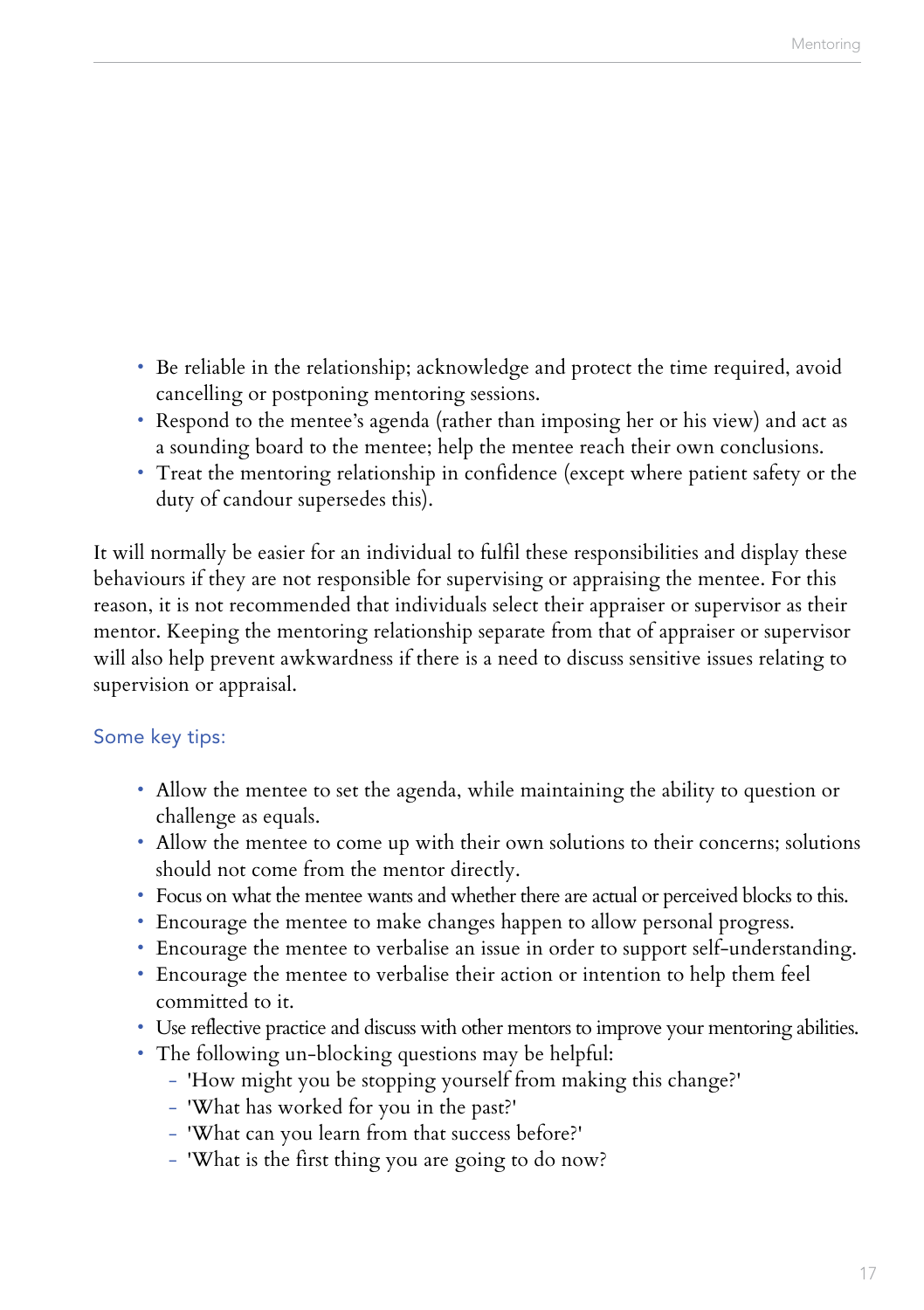Table 2 provides a toolkit of skills and behaviours for mentors.

**Table 2:** Toolkit of skills and behaviours to practise as a mentor (*Adapted from Liz Spencer's work*) 16

| Listening skills                        | Listening is the most important ability and behaviour. It takes patience, tolerance<br>and practice, especially in order to develop real empathetic listening techniques.<br>Listening is more important than talking. Offering complete objectivity,<br>undivided attention and support promotes intuitive questioning that allows the<br>mentee to explore what is going on.                                                       |
|-----------------------------------------|--------------------------------------------------------------------------------------------------------------------------------------------------------------------------------------------------------------------------------------------------------------------------------------------------------------------------------------------------------------------------------------------------------------------------------------|
|                                         | Furthermore, the mentee articulating their concerns and suggestions can be<br>powerful in helping them stick to their intended actions.                                                                                                                                                                                                                                                                                              |
| Resisting the<br>urge to give<br>advice | Advising tends to be based on the beliefs, values and opinions of the advisor.<br>Your role and the purpose of this conversation is to help the other person find<br>their own solutions, not to have them follow an advisor's recommendations or<br>suggestions. This is a fundamental principle.                                                                                                                                   |
| Communication<br>skills                 | Listening is not enough. You need to interpret and reflect back in ways that<br>remove barriers, pre-conceptions, bias, and negativity. Communicating well<br>enables trust and meaningful understanding on both sides. There is a big<br>difference between feeling and meaning, as well as content, and you should be<br>able to communicate both. Avoid judging, and develop the art of probing and<br>summarising. <sup>17</sup> |
| Rapport-<br>building                    | Your ability to build rapport with people is vital. You should focus on the<br>mentee and have an intrinsic desire to help them. By displaying empathy and<br>support, rapport develops rapidly and naturally.                                                                                                                                                                                                                       |
| Motivating and<br>inspiring             | Your aim is to motivate and inspire people. When someone receives<br>attention and personal investment from another towards their well-being and<br>development, this is in itself very motivational and inspirational.                                                                                                                                                                                                              |
| Curiosity,<br>flexibility and           | People's needs are different. Remembering that every person is different and has<br>different needs is an essential part of being helpful.                                                                                                                                                                                                                                                                                           |
| courage                                 | The mentee leads the conversation, which means that the mentor has to be<br>flexible and react to the mentee's goals. Curiosity and interest in understanding<br>issues in people's lives helps with the interpretative phase.                                                                                                                                                                                                       |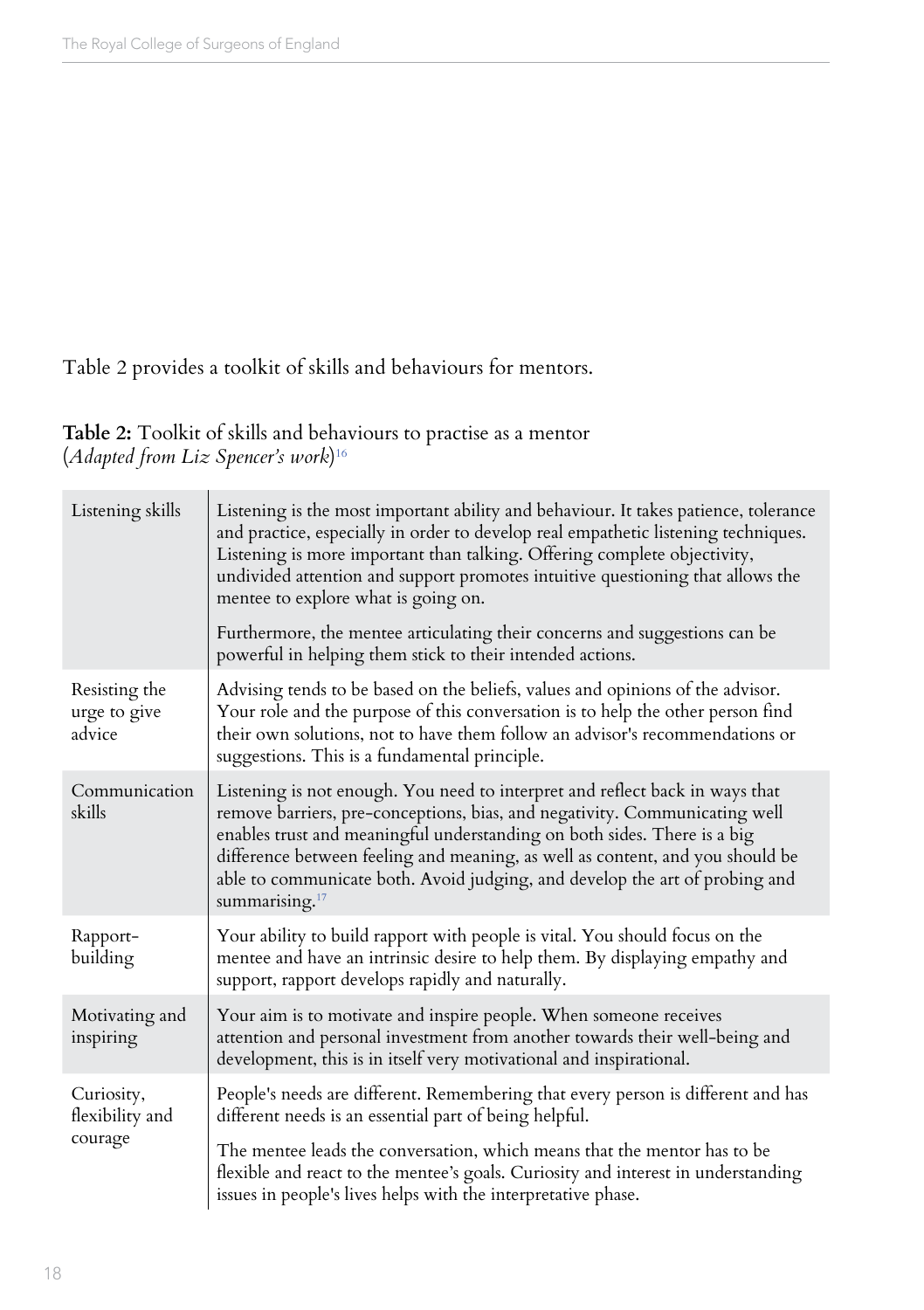### I. HOW TO BE A GOOD MENTEE

Although the mentee may not think of her/himself as an expert, it is the mentee's responsibility to identify the purpose of the mentoring relationship and to drive the agenda. The mentee should not expect to be a passive recipient of guidance or the mentor's wisdom; they must be active in identifying their needs and working to address these with the mentor.

It is the responsibility of the mentee to:

- Agree and maintain boundaries with the mentor, including the aim and purpose of the mentoring relationship. Ideally, this should be formalised within a mentoring contract.
- Define the mentoring agenda: identify what she/he wants from the mentoring discussions and communicate this clearly with the mentor.
- Be reliable in the relationship; acknowledge and protect the time required, avoid cancelling or postponing mentoring sessions.
- Be self-motivated; complete any actions agreed with the mentor within agreed timeframes.
- Be open to challenge; respond with an open mind, willingness to work to change attitudes and behaviours if needed.

Changing behaviour can be difficult. An individual may be able to identify how they might change, but talking this through is an effective way to develop realistic plans with the motivation to stick to them.<sup>18</sup>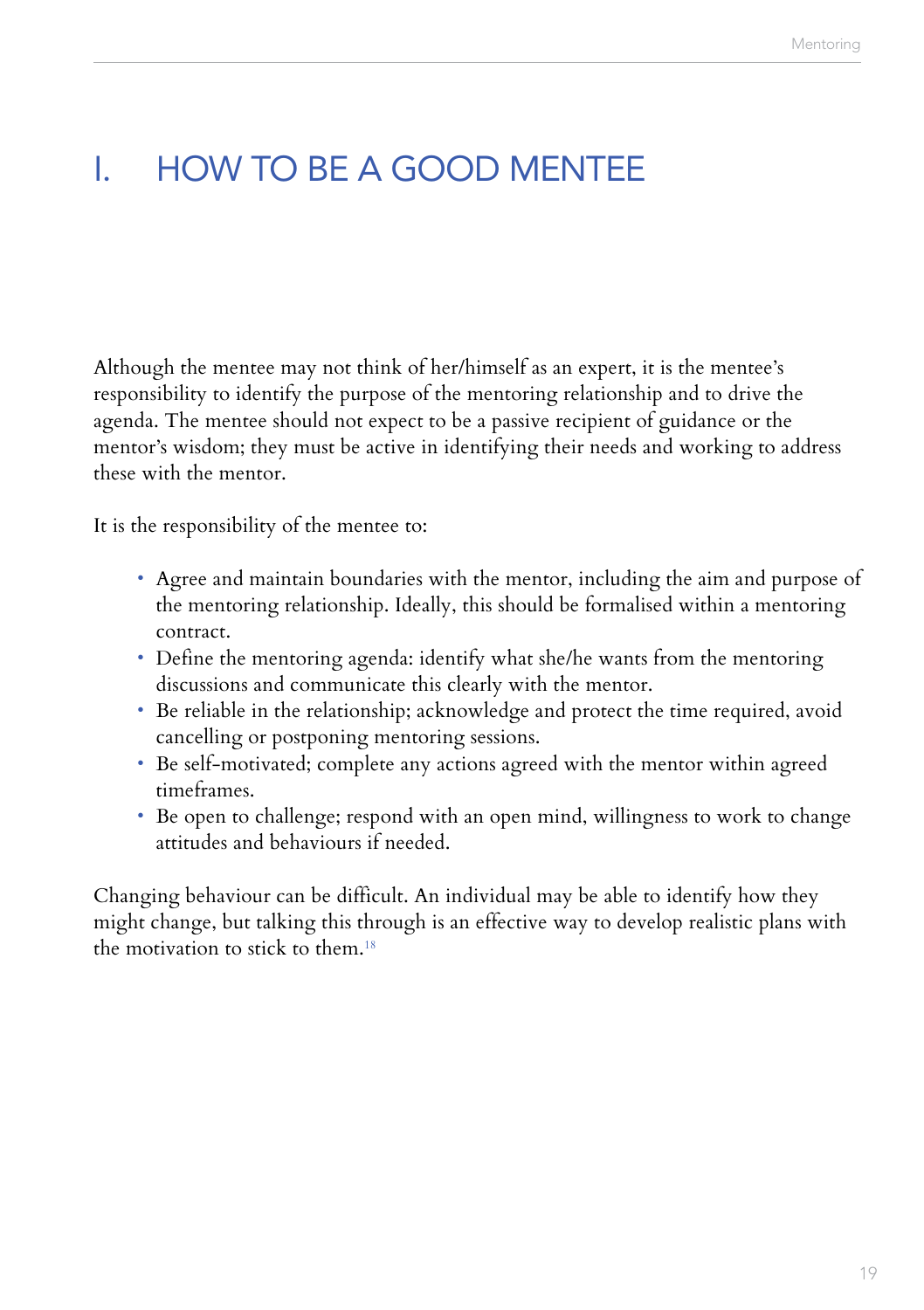### J. STARTING MENTORING

It is important to define the mentoring relationship early on so that both parties are clear about what to expect and how they are expected to behave. Drawing up mentoring contract can be useful and need not be onerous. The contract provides a record of agreed boundaries that can be referred back to later in the relationship if needed (appendix C provides a sample contract that can be adapted for individual use).

Topics to consider and clarify include:

- The mentor and mentee must agree the boundaries of the relationship, ideally clearly defining goals and outcomes.
- The mentor and mentee should agree the time commitment:
	- the expected duration of the relationship
	- the frequency of meetings and
	- when and how meetings will occur.
- There should be agreement that discussions must take place in confidence (except where patient safety or the duty of candour supersedes this).
- Clarify whether the mentor would provide clinical advice.
- Clarify whether the mentor is willing to act as a referee.
- Clarify whether the mentor would intervene on behalf of the mentee (usually the answer to this would be 'no' as mentors facilitate the mentee to explore and address concerns on their own).

These questions should be addressed jointly, and the definition of the relationship should be an ongoing process, with the potential for review as needed. There should be an expectation that either party can end the mentoring relationship with no blame on either side if it ceases to be productive or practical to maintain it.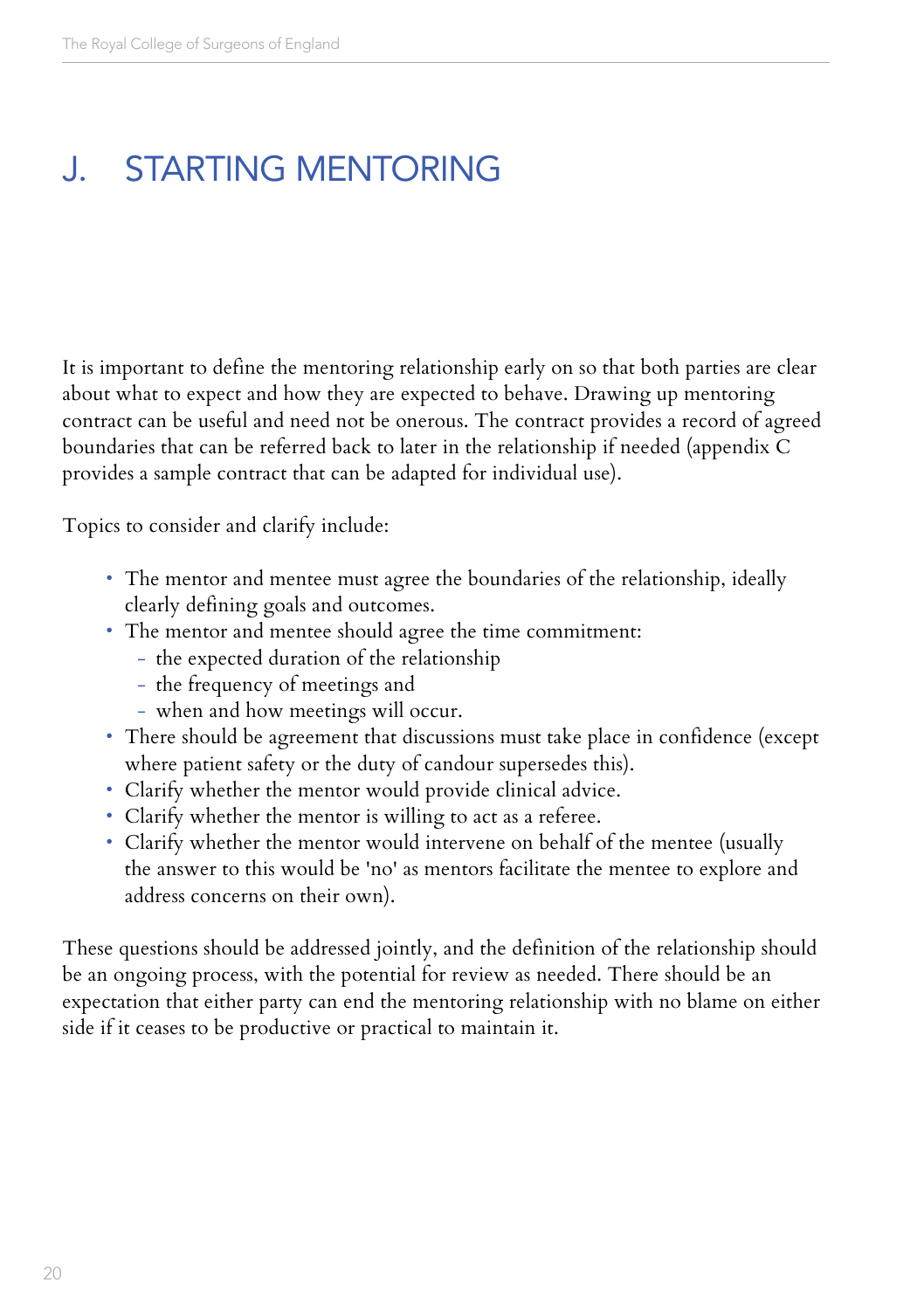### Stages of each mentoring relationship

When establishing the relationship, consider how long it will last and what you want to achieve in that time. It can be useful to view the mentoring sessions and the mentoring relationship in three stages:<sup>19</sup>

| Exploration          | Exploring issues which are identified by the mentee.                                                           |
|----------------------|----------------------------------------------------------------------------------------------------------------|
| New<br>understanding | Gaining greater understanding of these issues, exploring challenges and<br>strengths, establishing priorities. |
| Action<br>planning   | Encouraging creative approaches and facilitating an action plan.                                               |

These are likely to be followed by review and evaluation and, if appropriate, ending the relationship.

These three stages can also be useful to consider when addressing specific issues within a mentoring relationship. You may go through these stages multiple times within a period of mentoring as new issues arise or are addressed.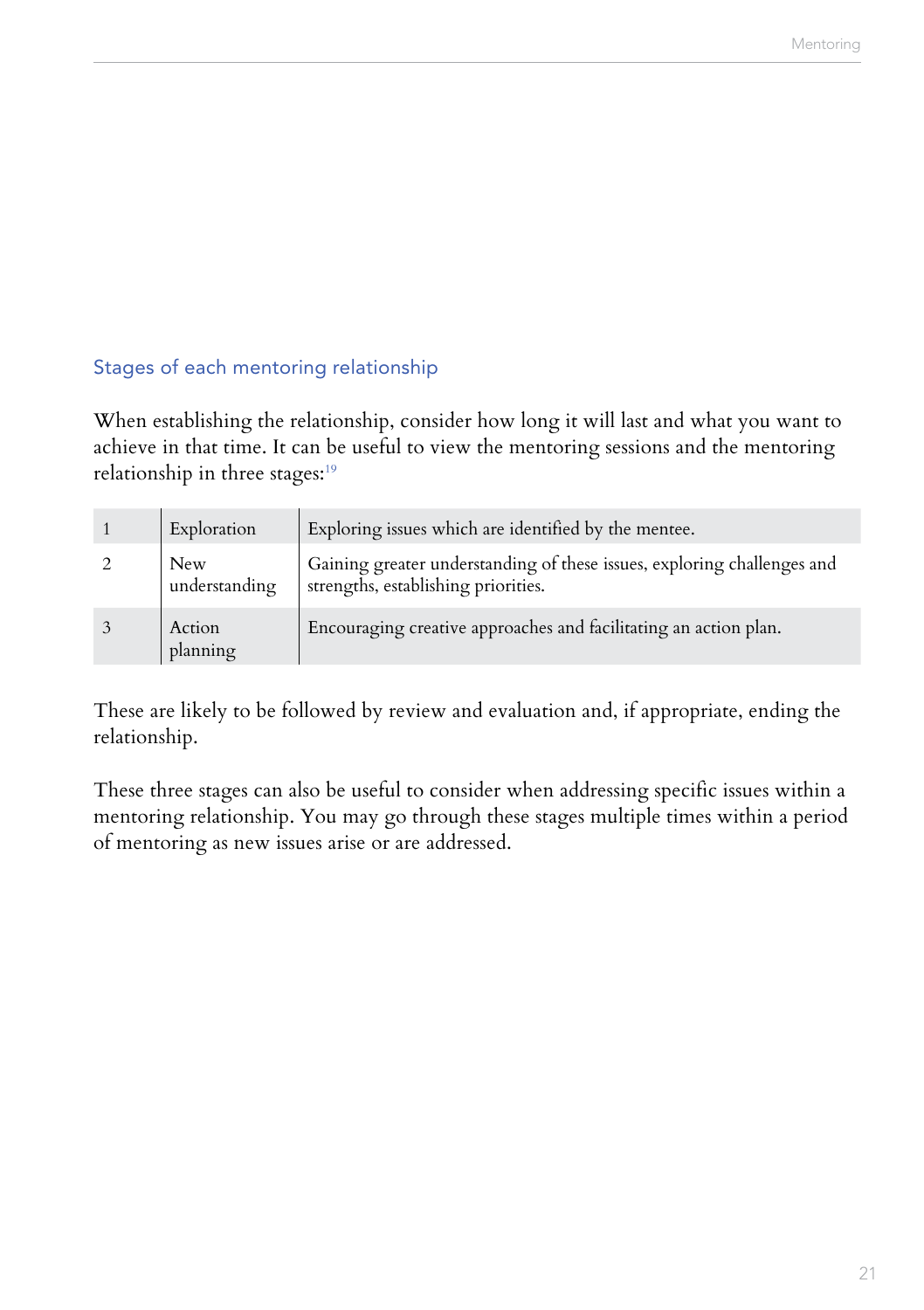### K. MODELS OF MENTORING

There are several models of mentoring that can be followed. A brief summary of two of these and further information is provided below. Further information is widely available and should be sought prior to using them.

#### The Egan model<sup>17</sup>

Egan's model of mentoring is about helping people manage their own problems more effectively. It is about empowerment of the mentee who, crucially, chooses the outcomes of mentoring and hence values them.

The Egan model aims to help the mentee and mentor address three main questions:

- 1. 'What is going on?'
- 2. 'What do I want instead?'
- 3. 'How might I get to what I want?'

Because the focus is on the mentee's empowerment, it is important that the mentor listens, challenges and respects the mentee. Not everyone needs to address all three questions, and at times people may move back to previously answered ones.

#### The GROW model

This is another model encouraging a step-by-step identification of goals and realistic assessment of how to achieve them.

| Goal      | Clarify and agree a realistic and motivating outcome                        |
|-----------|-----------------------------------------------------------------------------|
| Reality   | Work through the reality of what is happening now and where blocks might be |
| Options   | Stimulate ideas and choices about new ways of doing things                  |
| What next | What is the first step? And then?                                           |

The mentor may use these steps to guide the discussion with the mentee.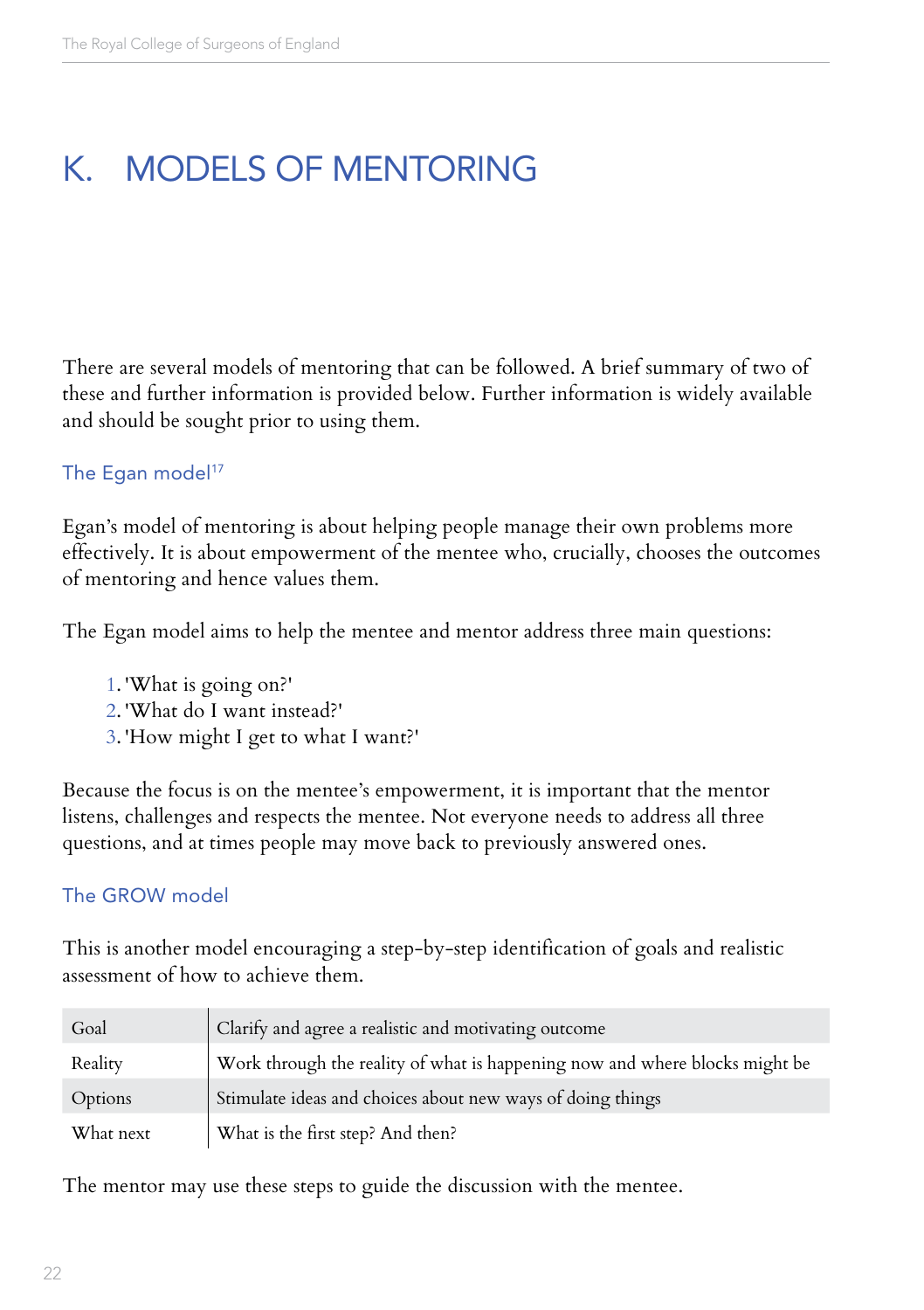### L. POTENTIAL PITFALLS AND POSSIBLE **SOLUTIONS**

As with any relationship, a mentoring relationship may face a number of challenges as the mentor and mentee get to know each other. If problems arise it is better to acknowledge and address them as soon as possible to prevent them from growing and undermining the benefits of mentoring.

In these circumstances, it can be useful to be part of a formal local scheme as this provides the option of seeking input from a third party or, if necessary, seeking an alternative mentor.

In the case of informal mentoring relationships, there is more potential for problems. This means that it is particularly important that boundaries are explicitly established early in the mentoring relationship and, ideally, that a mentoring contract is agreed.

When addressing problems or challenges to the mentoring relationship, the main principles to consider are:

- Problems should be acknowledged and addressed in a positive manner.
- There should be an assumption that there will be no blame and no ill-feeling. The experience should be viewed as opportunity to learn.
- The goal of addressing issues is to improve the relationship to the benefit of both parties.
- Refer back to the contract and discussions about boundaries.
- Agree an approach to address the issue and make this explicit.

Some problems that frequently arise and ways to approach them are outlined below.

#### The mentee is dependent on the mentor

The mentee is reluctant to end the relationship in the agreed time frame or appears unwilling to take decisions or actions without the explicit guidance of the mentor. Possible actions: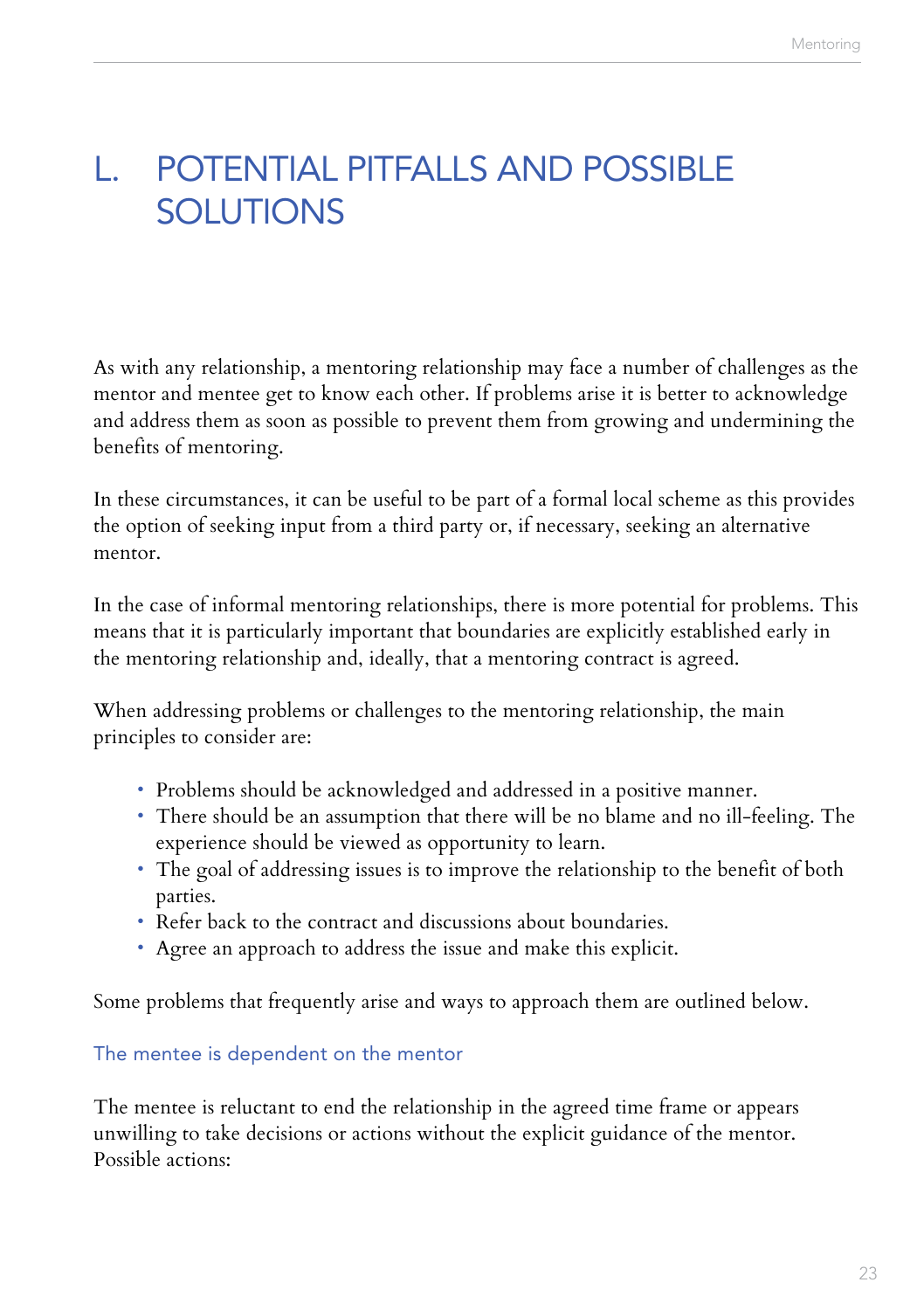- Revisit the contract and discussions about boundaries and consider revising the end date if needed. Ensure the (new) end date is clearly acknowledged by the mentee.
- Revisit and possibly revise goals and action plans. Make a clear plan of how to achieve goals within the agreed timeframe.
- Discuss the agreed roles and responsibilities of the mentor and of the mentee.

#### The mentor is instructing / directing

The mentor tries to solve problems or provide answers rather than help the mentee do this. Possible actions:

- Revisit the contract and discussions about the role / responsibilities of each party. Note the role of the mentor as a facilitator and the mentee's duty to drive the relationship and self-motivate.
- Plan meetings and set out goals for the mentee to achieve in each meeting, stressing their own role.

#### Lack of rapport between the mentor and mentee

The mentor and mentee either lack trust in each other, or simply don't get on. Possible actions:

- Initiate an introductory conversation, even if this is not at the start of the relationship. Take time to talk and understand each other's experiences and areas of expertise.
- Observe and confirm the confidentiality of the relationship.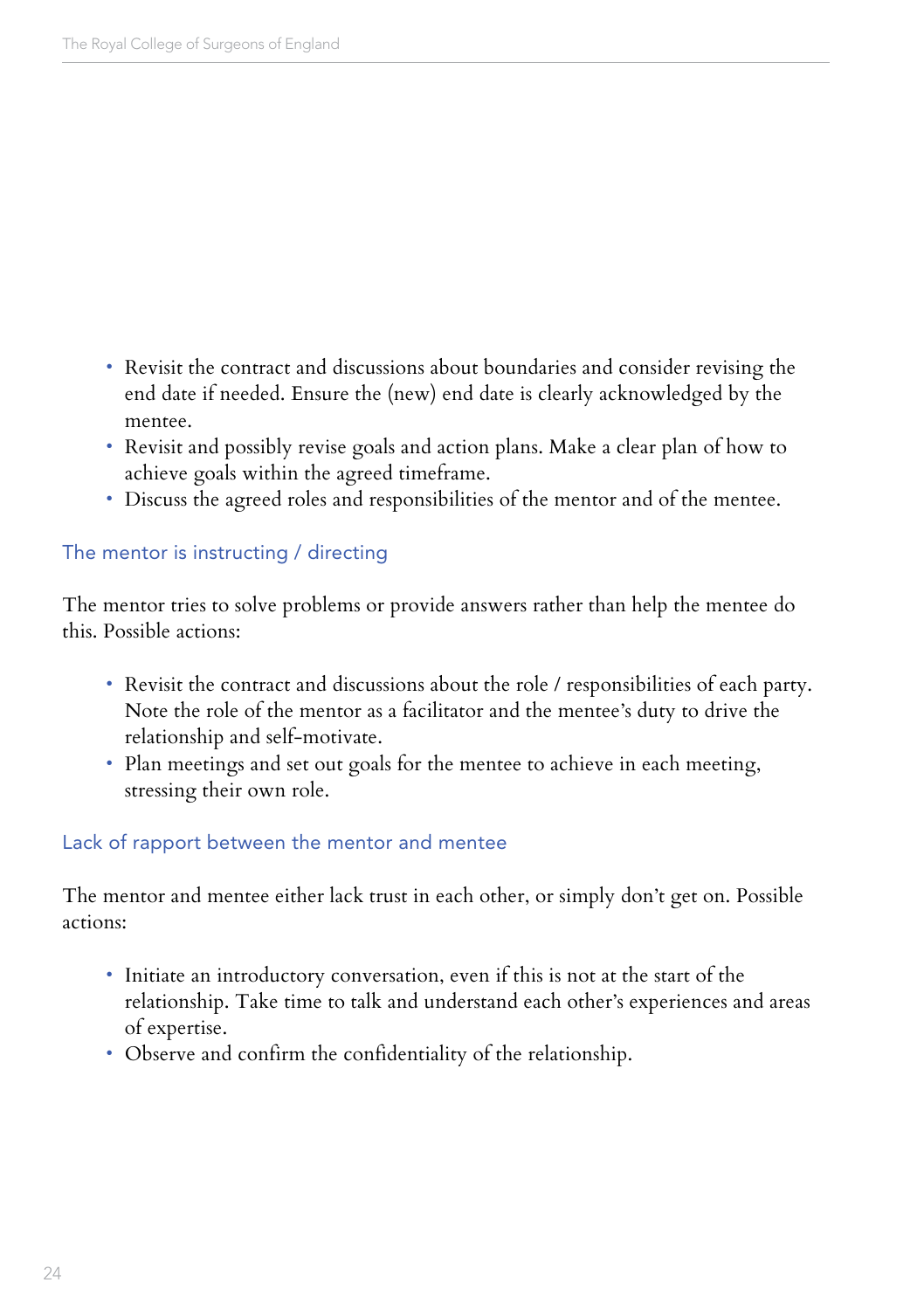#### **Overfamiliarity**

The mentor and mentee have too much rapport; boundaries are blurred and the relationship slips towards friendship or other personal relationship. Possible actions:

- Explicitly acknowledge this.
- Revisit the contract and discussions about boundaries.
- Consider revising the nature of the relationship. If this is not possible, consider ending the relationship.

If in any of these situations you are unable to resolve the problem and feel you need to end the mentoring relationship, agree to do so with no blame attached to either party. Aim to learn from the experience to inform future mentoring situations.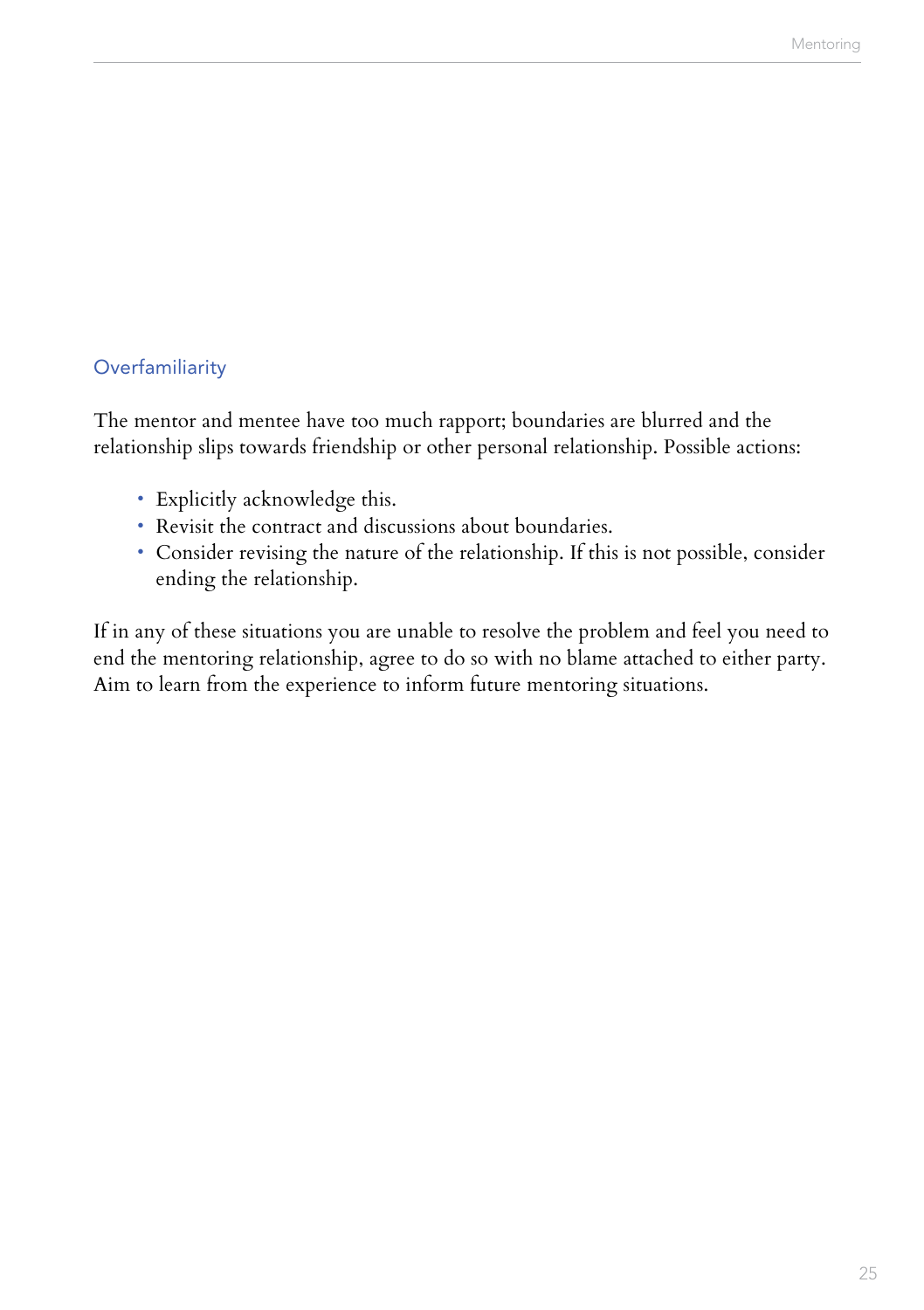### APPENDIX A: MENTORING MEETING CHECKLIST (MENTEE)

The following questions should be considered before and after each meeting to help you stay on track with achieving the goals your have set for yourself and the mentoring relationship.

Before the meeting:

- What do I want to talk about / achieve in this meeting?
- What are the key issues to cover?
- Is there any background information that will help the mentor understand my situation?

After the meeting:

- Reflect on what was discussed in the meeting:
	- What new perspectives do I have about my situation?
	- Do I need to amend my action plan or goals?
- What do I need to do next and is there any support I need to do this?
- When are we meeting again and do I need to prepare anything for this?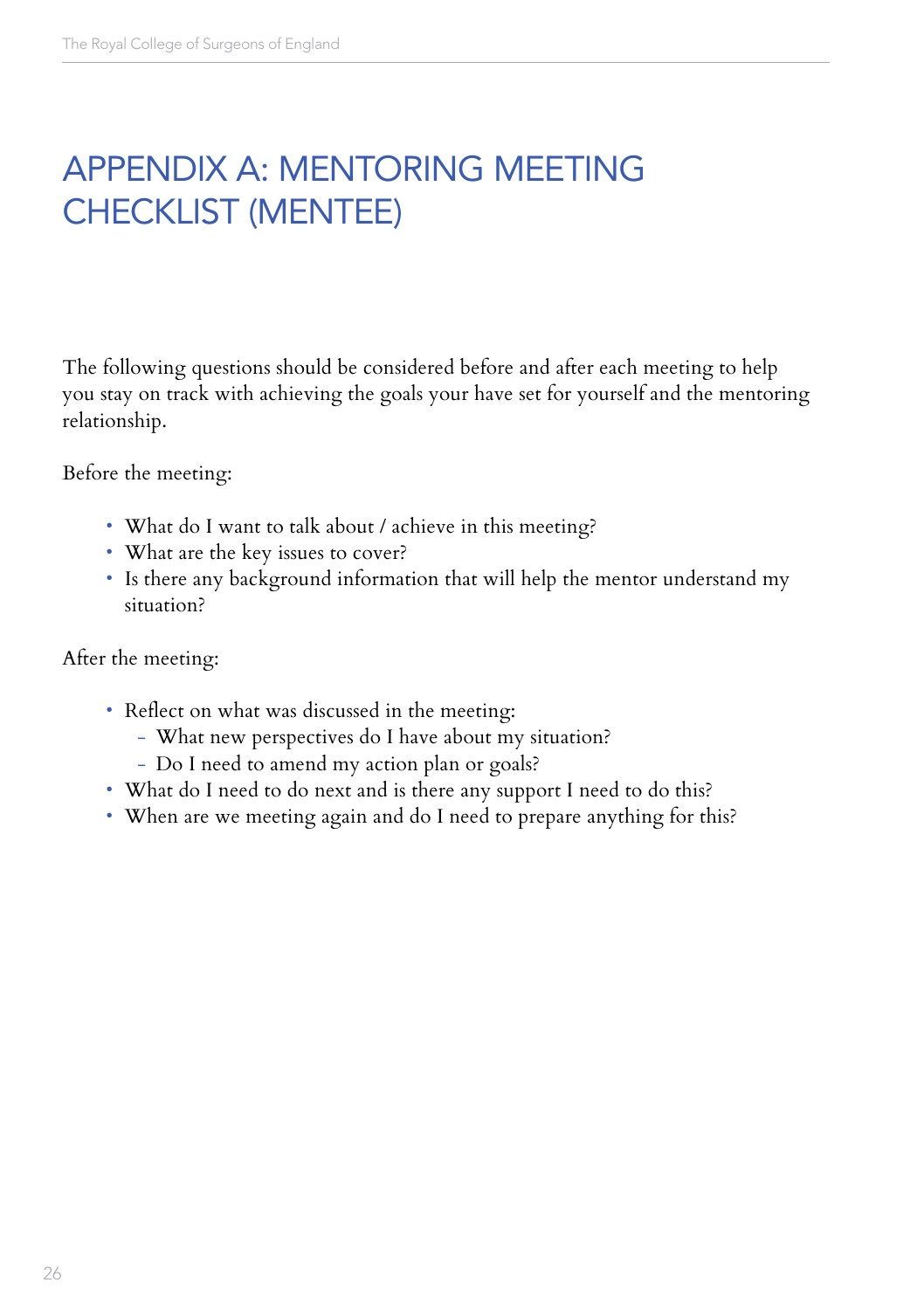### APPENDIX B: ESTABLISHING A MENTORING RELATIONSHIP

Consider these questions before and during your first mentoring meeting and use the answers to inform the mentoring contract.

- What is the mentee's aim for this mentoring relationship?
- What are the characteristics the mentee needs from a mentor? Does the proposed mentor have these?
- Are both mentor and mentee in agreement to maintain confidentiality of their discussions throughout the relationship?
- What are the boundaries of this relationship? Will the mentor:
	- act as a referee?
	- intervene on behalf of the mentee?
	- provide clinical advice?
- Meetings:
	- How frequently will we meet?
	- What form will these meetings take?
	- How will we manage cancelling/ postponing meetings?
- How long do we anticipate this relationship will last?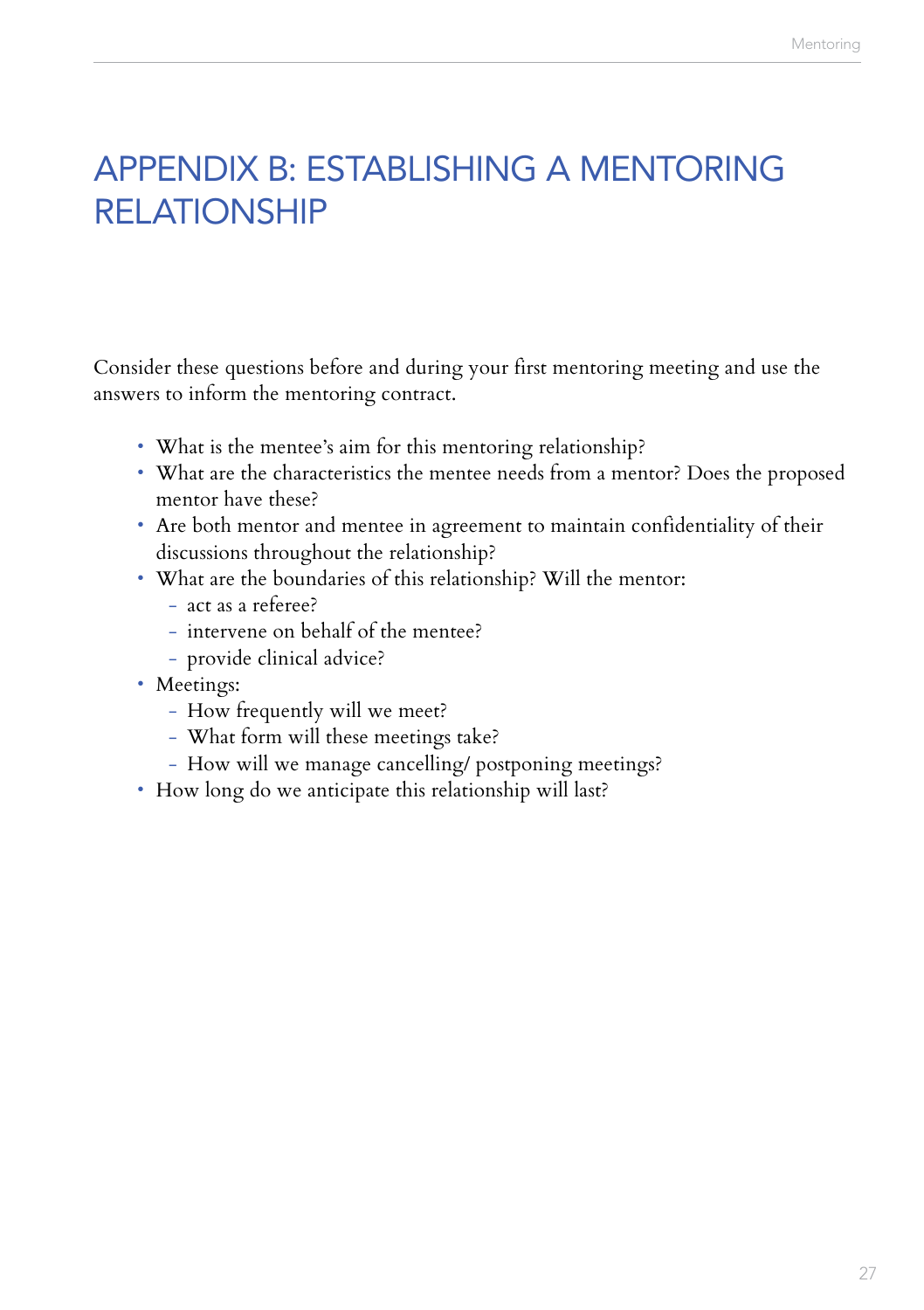### APPENDIX C: SAMPLE MENTORING CONTRACT

Use the template on the adjacent page to draw up your mentoring contract. Both the mentor and mentee should complete the contract together. You can re-visit and revise this contract at a later date; the mentor and mentee should do this together to ensure they are both working to the same goals and values. There may be other topics that you wish to include.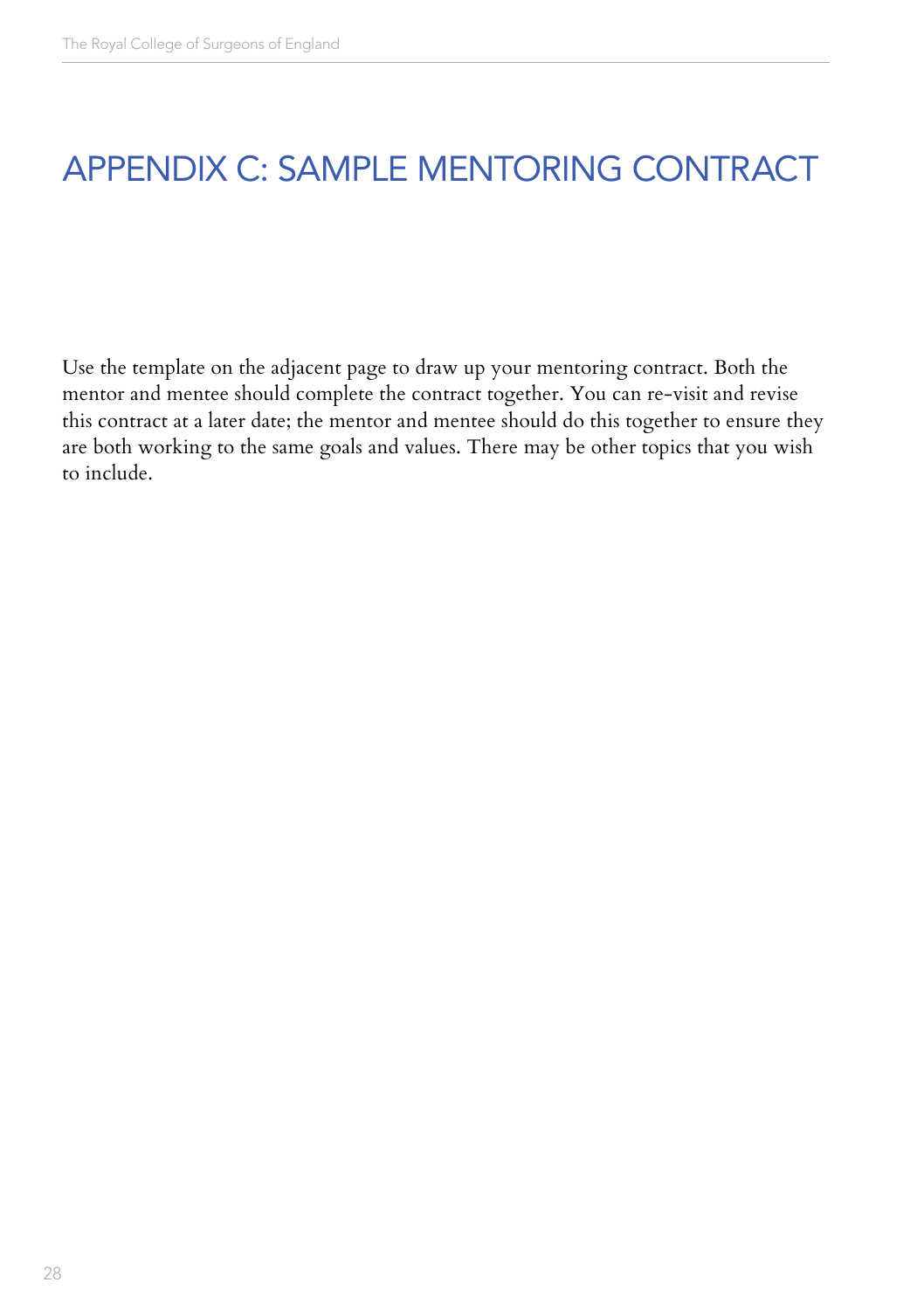| Mentee:                                                                                                                                                                                                                        |
|--------------------------------------------------------------------------------------------------------------------------------------------------------------------------------------------------------------------------------|
| Frequency of meetings:                                                                                                                                                                                                         |
| Duration of meetings: contained a series of the contact of meetings:                                                                                                                                                           |
|                                                                                                                                                                                                                                |
| Cancelling meetings: and the contract of the contract of the contract of the contract of the contract of the contract of the contract of the contract of the contract of the contract of the contract of the contract of the c |
|                                                                                                                                                                                                                                |
|                                                                                                                                                                                                                                |
|                                                                                                                                                                                                                                |
|                                                                                                                                                                                                                                |

#### **Content and boundaries:**

- *Confidentiality*
- *Will clinical advice be given? Yes/ No*
- *Will mentor act as referee? Yes / No / Not yet certain*

| Agreement and contact details |                  |  |  |
|-------------------------------|------------------|--|--|
| Mentor name:                  | Mentee name:     |  |  |
| Job role:                     | Job role:        |  |  |
| email address:                | email address:   |  |  |
| Telephone:                    | Telephone:       |  |  |
| Other telephone:              | Other telephone: |  |  |
| Other contact:                | Other contact:   |  |  |
| Signature:                    | Signature:       |  |  |
| Date:                         | Date:            |  |  |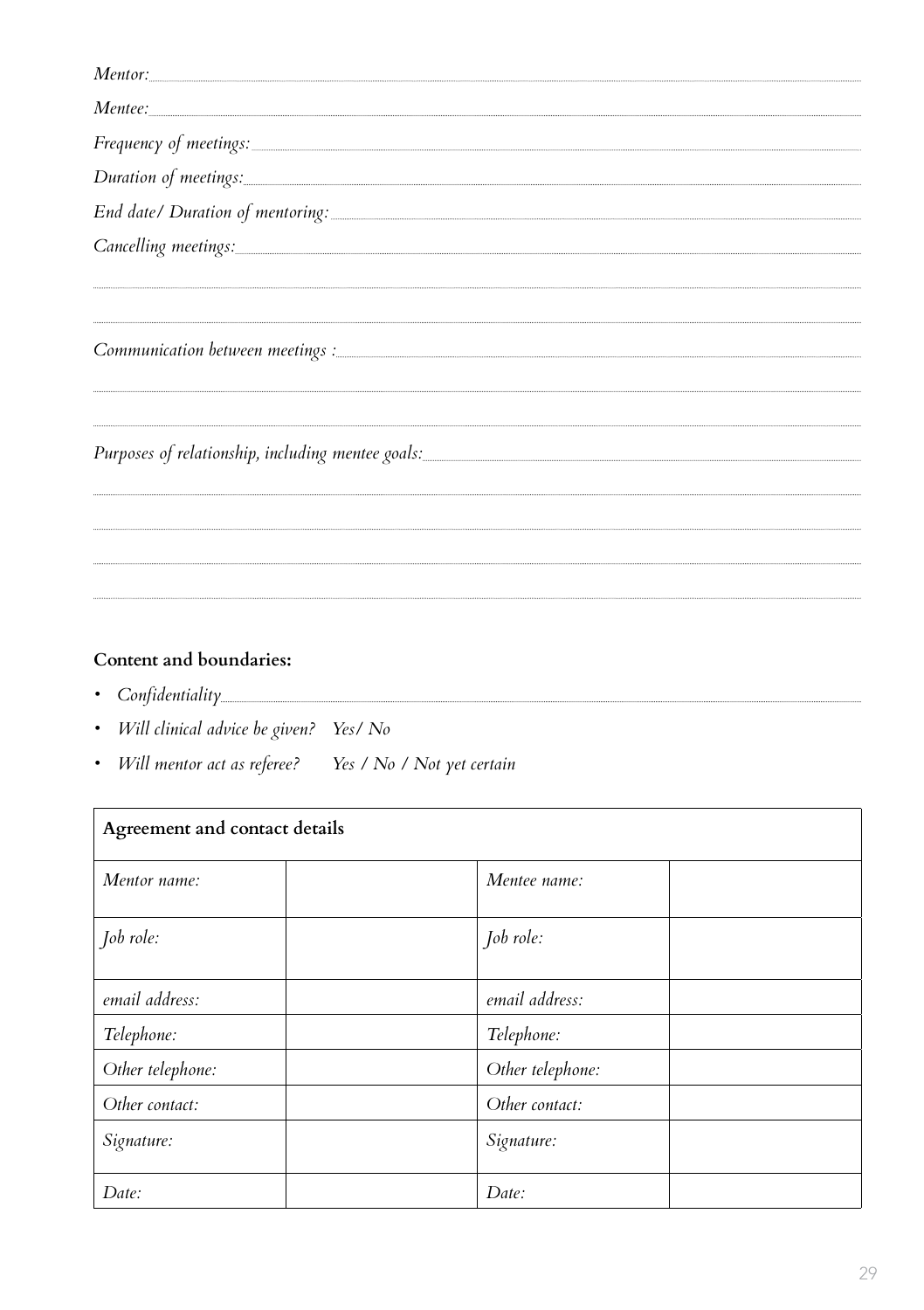### APPENDIX D: CASE STUDIES

#### Career development and problem resolution

Person B has been both a mentor and mentee. She has been mentored informally by colleagues throughout her career, mostly during training. The following relates to her experience as a mentor.

The mentoring relationship started as a training exercise for a formal mentoring scheme and continued by mutual consent. Person B's mentee was a peer at a similar career grade to Person B. Contact with the mentee was via pre-arranged telephone calls for a period of weeks.

The mentee had a specific problem he wanted to address that related to how he would handle his relationship with a colleague whose behaviour and demeanour had changed and deteriorated. The mentee was concerned about the colleague both personally and professionally and wanted to address these concerns before the possibility of clinical error was realised. Person B and the mentee explicitly discussed their roles in the relationship and agreed boundaries within a formal mentoring contract. A main part of Person B's role as mentor was to listen to the mentee and help him focus on one aspect of the situation at a time. She supported the mentee in reflecting on the situation and then considering his ideal outcome and ways he might be able to move towards it.

The mentee found it useful to be able to clarify his thinking and develop clear strategies for action.

Person B found it challenging to keep an open mind, let the mentee talk and reach his own solutions but found it gratifying to witness the mentee's relief at having reached a solution and discovering that help is available.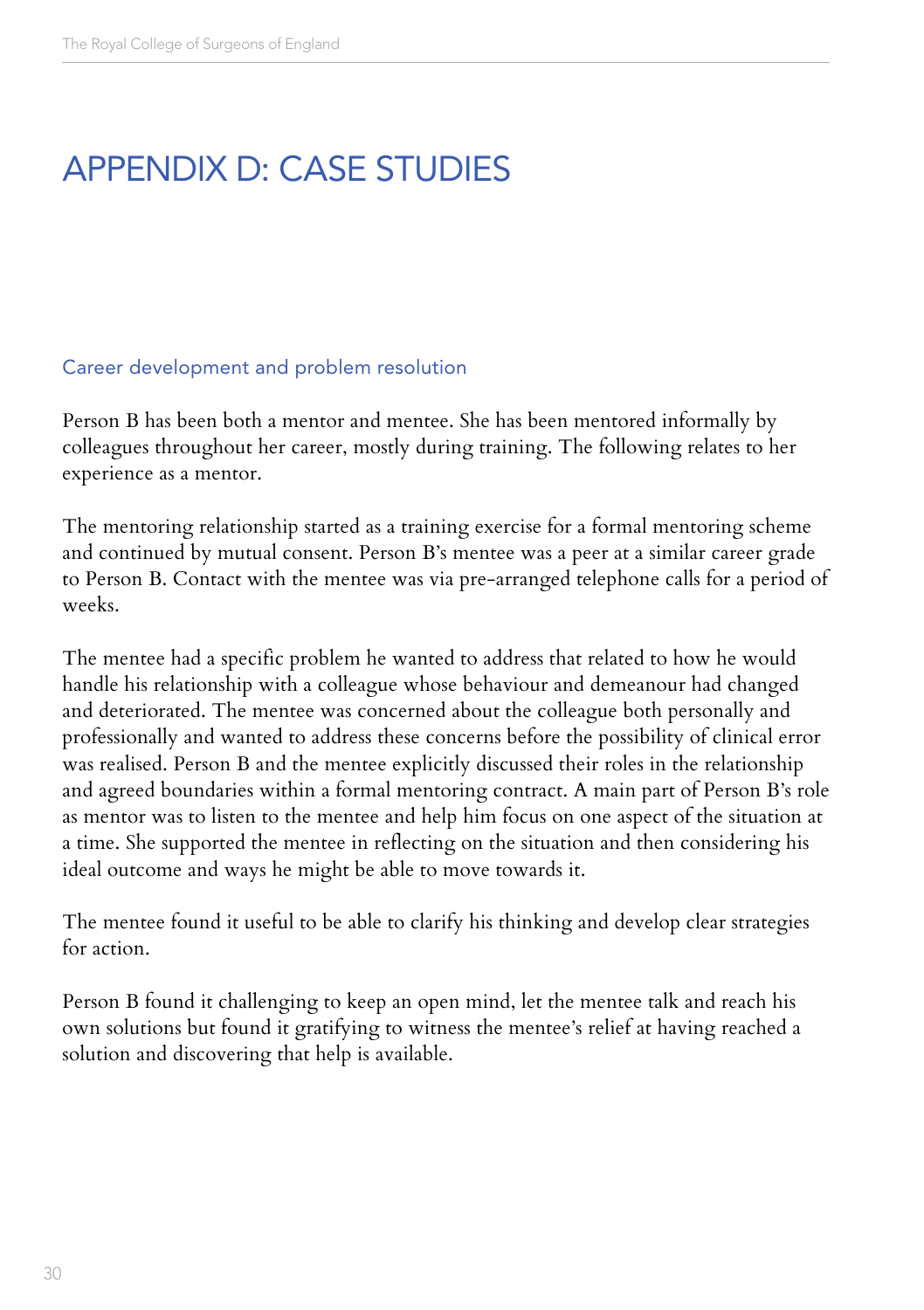#### New consultant

Person A was provided with a mentor when he was a newly appointed consultant, as is routine in his trust. His mentor was from the same organisation but from a different specialty. Discussion was confidential and around professional, non-clinical topics. Meetings took place off site, and outside work time. In this trust, it is not compulsory to maintain a mentoring relationship and the relationship was not formally monitored, but it was clear that the option existed.

Person A found the services of his mentor more useful than he had expected.

Though he had settled well into the new role and did not perceive himself to have any problems, discussions with his mentor revealed topics which, though not critical, were better resolved following discussion. He felt that the scheme was useful from a professional point of view, as difficult issues could be discussed with an informed, non-partisan third party, but also personally, as information could be gained about the department and culture of the trust, and social networks identified. These personal gains helped professional performance and he was able to settle into the role more quickly.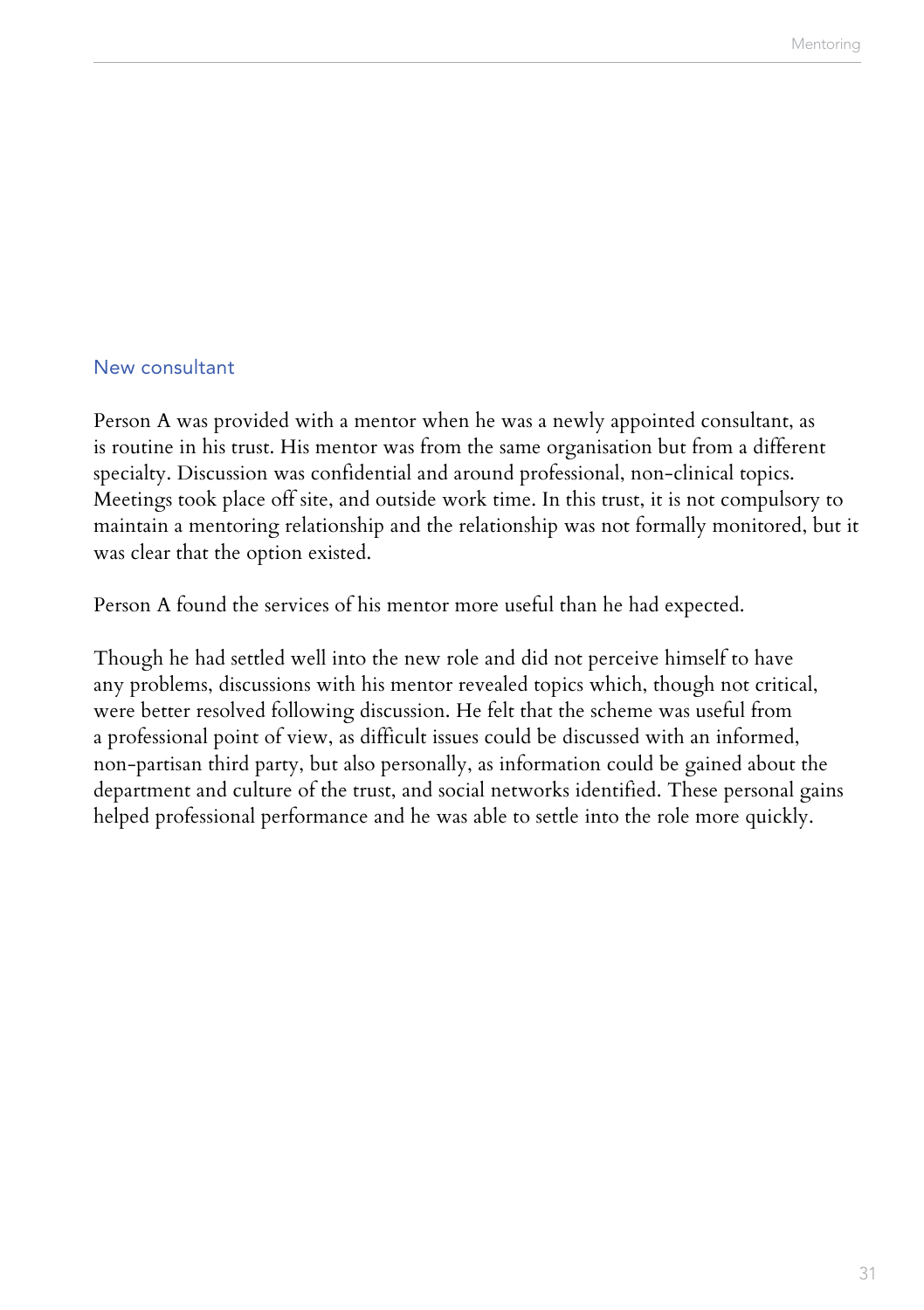### **REFERENCES**

- 1. The Mid Staffordshire NHS Foundation Trust Public Inquiry. *Report of the Mid Staffordshire NHS Foundation Trust Public Inquiry (Francis report)*. 2013. https://www.gov.uk/government/uploads/system/uploads/ attachment\_data/file/279124/0947.pdf (accessed 3 August 2015).
- 2. The Royal College of Surgeons of England. *Good Surgical Practice*. London: RCS; 2014. www.rcseng.ac.uk/ surgeons/surgical-standards/professionalism-surgery/gsp (accessed 3 August 2015)
- 3. Steven A, Oxley J, Fleming WG. Mentoring for NHS doctors: perceived benefits across the personal– professional interface. *J R Soc Med* 2008; **101:** 552–557.
- 4. The Royal College of Surgeons of England. The High Performing Surgical Team. A Guide To Best Practice. London: RCS; 2014. http://www.rcseng.ac.uk/publications/docs/the-high-performing-surgical-team-aguide-to-best-practice (accessed 3 August 2015).
- 5. Standing Committee on Postgraduate Medical and Dental Education. *Supporting Doctors and Dentists at Work: An Enquiry into Mentoring*. London: SCOPME; 1998.
- 6. Viney R Paice E. *Reaching Out: A Report on London Deanery's Coaching and Mentoring Service 2010-2012*. 2013. http://www.mentoring.londondeanery.ac.uk/downloads/files/FIRST%201000%20-low%20res.pdf (accessed 3 August 2015).
- 7. Intercollegiate surgical Curriculum Programme (ISCP). *Roles and responsibilities: who is involved in training?*  2015. https://www.iscp.ac.uk/surgical/training\_responsibilities.aspx (accessed 3 August 2015).
- 8. Royal College of Surgeons of England (2015) Services for healthcare organisations in relation to further training and re-skilling https://www.rcseng.ac.uk/healthcare-bodies/support-services/irm/further-training (accessed 3 August 2015).
- 9. National Clinical Assessment Service. *The Back on Track Framework for Further Training: Restoring practitioners to safe and valued practice*. London: RCS; 2015. http://www.ncas.nhs.uk/resources/good-practice-guides/backon-track/ (accessed 3 August 2015).
- 10. General Medical Council. *Leadership And Management For All Doctors*. London; GMC; 2012. http://www. gmc-uk.org/guidance/ethical\_guidance/management\_for\_doctors.asp (accessed 3 August 2015).
- 11. The Academy of Medical Royal Colleges. *Return To Practice Guidance*. London: AoMRC; 2012 http://www. aomrc.org.uk/doc\_view/9486-return-to-practice-guidance (accessed 3 August 2015).
- 12. Deech R. Women doctors: making a difference. *Report of the Chair of the National Working Group on Women in Medicine*. 2009. https://www.nwpgmd.nhs.uk/sites/default/files/WIMreport.pdf (accessed 3 August 2015).
- 13. Royal College of Physicians of Edinburgh. *Charter for SAS doctors*. 2013. https://www.rcpe.ac.uk/educationsupport/sas-doctors (accessed 3 August 2015).
- 14. De Souza B, Viney R. Coaching and Mentoring Skills: Necessities For Today's Doctors. *BMJ Careers*; June 2014. http://careers.bmj.com/careers/advice/view-article.html?id=20018242 (accessed 3 August 2015).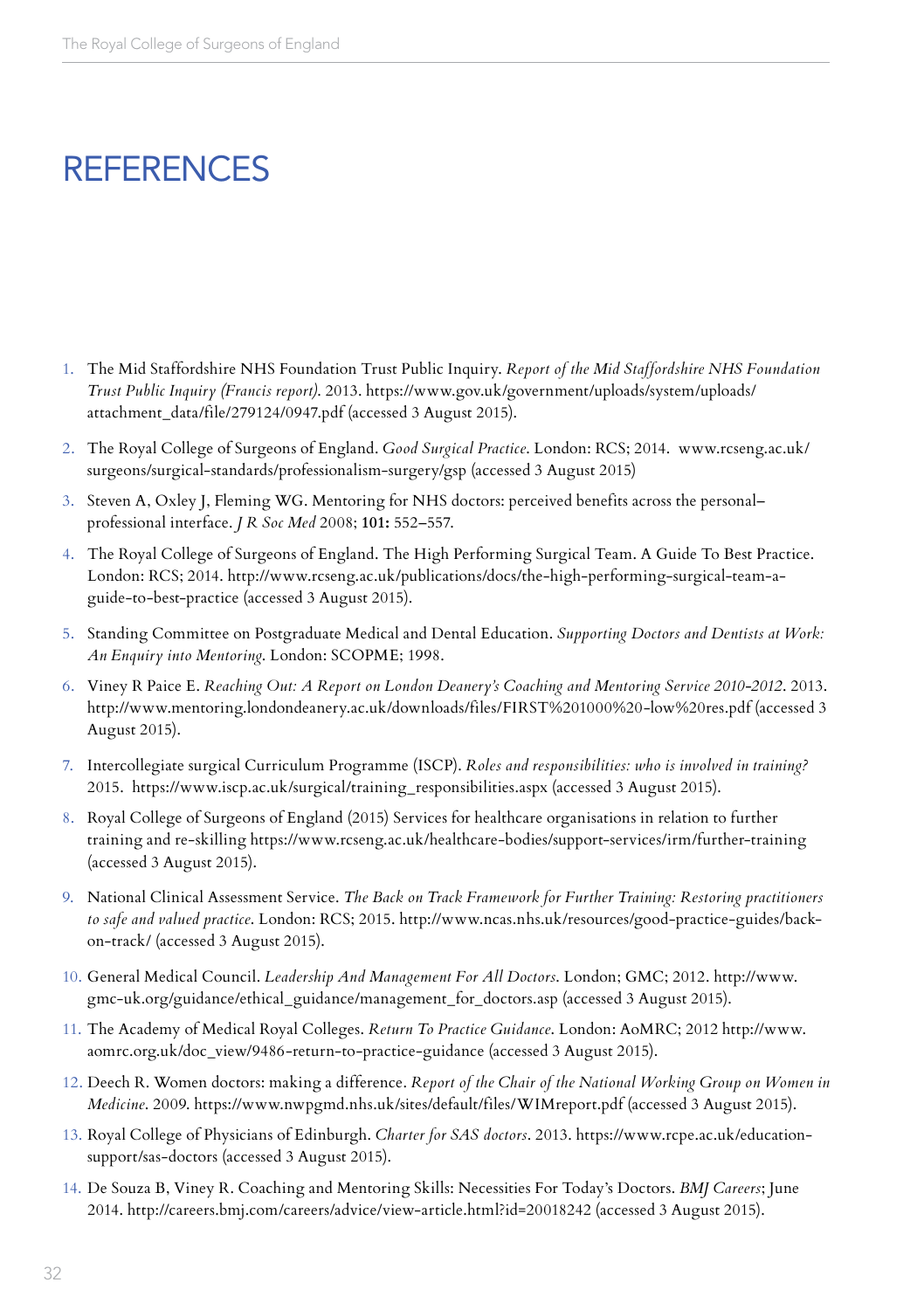- 15. Rogers, C. *Client-centered therapy: Its current practice, implications and theory*. London: Constable; 1951.
- 16. Spencer L. Information for delegates on medical professional development and mentoring workshops. 2015. Similar information is available from their website: http://www.doctorstraining.com/ (accessed 3 August 2015).
- 17. Egan, G. The Skilled Helper. *A problem-management approach to helping*, sixth edition. Pacific Grove: Brooks/ Cole; 1998.
- 18. Academy of Medical Royal Colleges. *Exercise: miracle cure and the role of the doctor in promoting it*. London: AoMRC; 2015. http://www.aomrc.org.uk/doc\_download/9821-exercise-the-miracle-cure-february-2015. html (accessed 6 August 2015).
- 19. Chartered Institute for Personnel and Development . *Mentoring- CIPD Factsheet.* London: CIPD; 2009. https:// www.shef.ac.uk/polopoly\_fs/1.110468!/file/cipd\_mentoring\_factsheet.pdf (accessed 3 August 2015).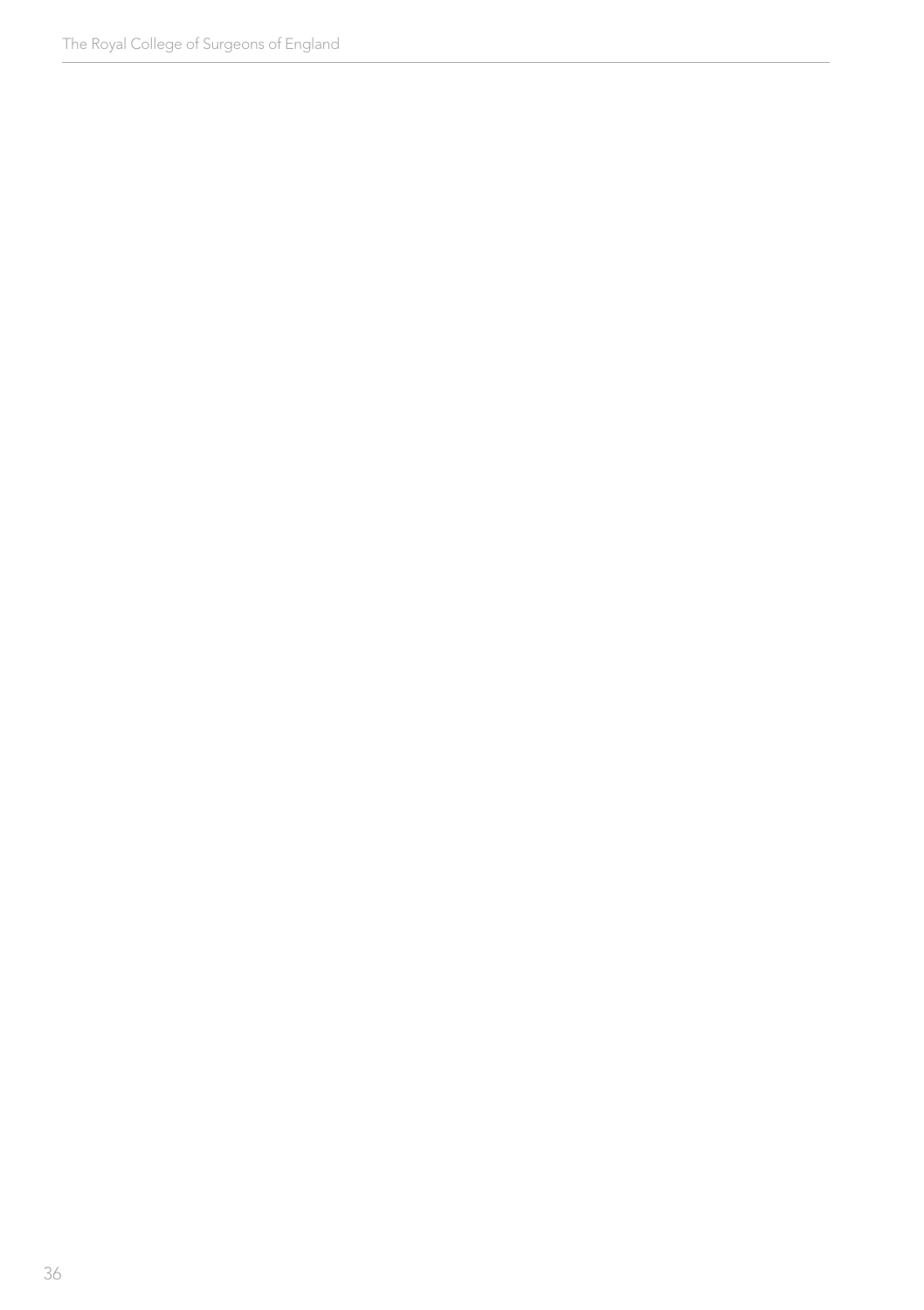The Royal College of Surgeons of England 35-43 Lincoln's Inn Fields London WC2A 3PE

©The Royal College of Surgeons of England 2015 Registered charity number 212808

All rights reserved. No part of this publication may be reproduced, stored in a retrieval system or transmitted in any form or by any means – electronic, mechanical, photocopying, recording or otherwise – without the prior written permission of The Royal College of Surgeons of England.

Although every effort has been made to ensure the accuracy of the information contained in this publication, no guarantee can be given that all errors and omissions have been excluded. No responsibility for loss occasioned to any person acting or refraining from action as a result of the material in this publication can be accepted by The Royal College of Surgeons of England and the contributors.